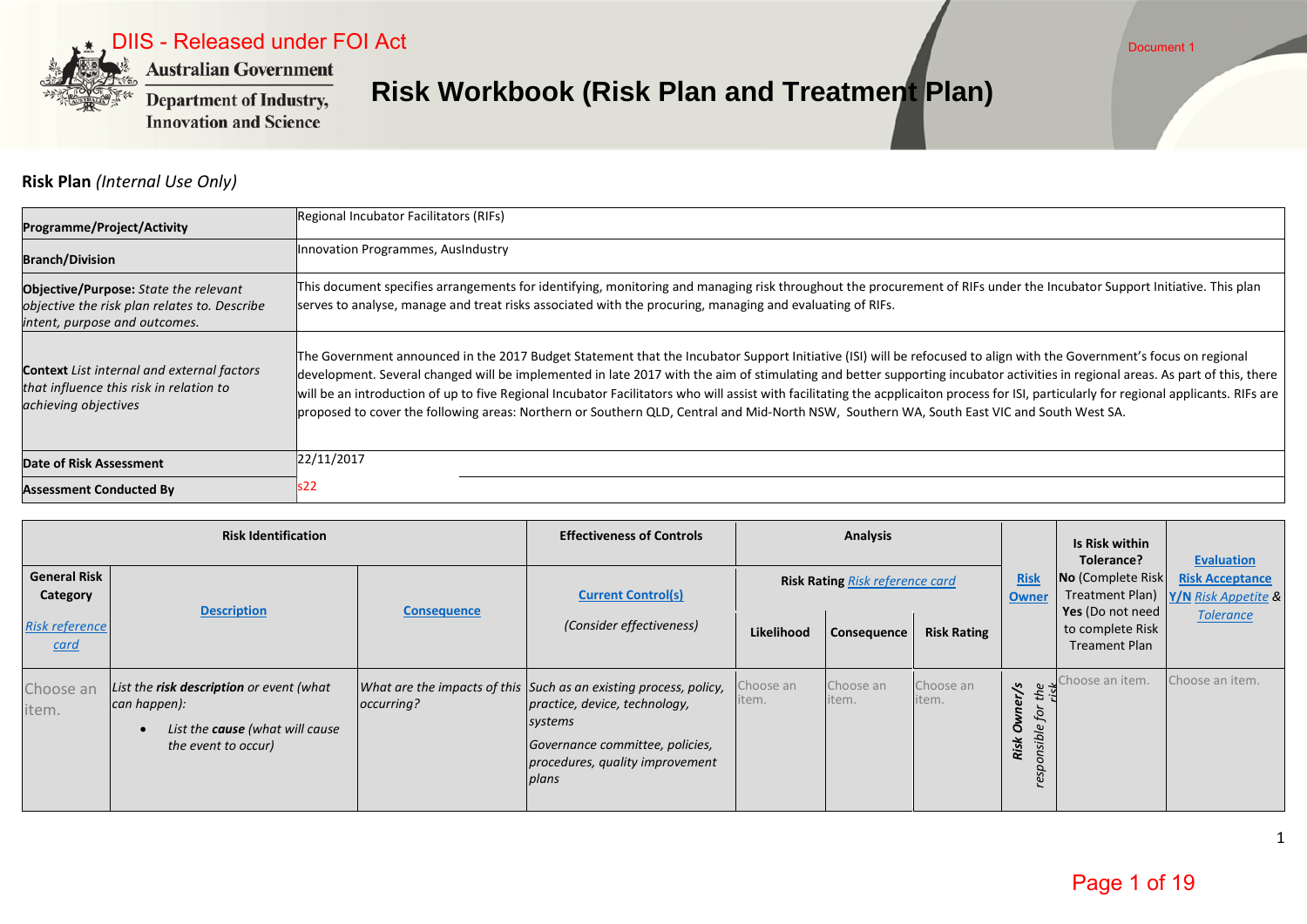|                                 | <b>Risk Identification</b>                                                                                                                                                                                                                                                           |                                                                                                                                                     | <b>Effectiveness of Controls</b>                                                                                                                                                                                                                                                                                                           | <b>Analysis</b> |                                 |                    |                             | Is Risk within<br>Tolerance?                             | <b>Evaluation</b>                             |
|---------------------------------|--------------------------------------------------------------------------------------------------------------------------------------------------------------------------------------------------------------------------------------------------------------------------------------|-----------------------------------------------------------------------------------------------------------------------------------------------------|--------------------------------------------------------------------------------------------------------------------------------------------------------------------------------------------------------------------------------------------------------------------------------------------------------------------------------------------|-----------------|---------------------------------|--------------------|-----------------------------|----------------------------------------------------------|-----------------------------------------------|
| <b>General Risk</b><br>Category | <b>Description</b>                                                                                                                                                                                                                                                                   | <b>Consequence</b>                                                                                                                                  | <b>Current Control(s)</b>                                                                                                                                                                                                                                                                                                                  |                 | Risk Rating Risk reference card |                    | <b>Risk</b><br><b>Owner</b> | No (Complete Risk<br>Treatment Plan)<br>Yes (Do not need | <b>Risk Acceptance</b><br>Y/N Risk Appetite & |
| <b>Risk reference</b><br>card   |                                                                                                                                                                                                                                                                                      |                                                                                                                                                     | (Consider effectiveness)                                                                                                                                                                                                                                                                                                                   | Likelihood      | Consequence                     | <b>Risk Rating</b> |                             | to complete Risk<br><b>Treament Plan</b>                 | <b>Tolerance</b>                              |
| Capacity                        | Capability and 1. Lack of skills, knowledge, experience or Poor allocation or<br>availability of staff to prepare and manage management of resources<br>the procurement. This includes access to<br>sufficient legal support and low<br>involvement of senior management<br>support. | over procurement.<br>Delays in procurement<br>process or poor quality<br>work.<br>outcomes, performance<br>indicators.<br>Poor delivery of service. | Staff training provided by the<br>department; Procurement<br>Introduction, Contract<br>Management, etc.<br>Using departmental resources, i.e.<br>Procurement ToolKit.<br>Program may not achieve its Guidance from Procurement team,<br>Legal, and colleagues experienced<br>in Open Tender process.<br>Commonwealth Procurement<br>Rules. | Possible        | Minimal                         | Minor              |                             | Yes                                                      | Yes                                           |
| Capacity                        | Capability and 2. Poor or untimely preparation of tender Delays in procurement and<br>documentation and contracts. E.g.<br>preparation of contract clauses.                                                                                                                          | receiving poor tender<br>without desired skills or<br>experience.                                                                                   | Procurement Toolkit.<br>Advice and guidance from<br>response rates or candidates Procurement and Legal teams.<br>Development of a Procurement<br>timeline to highlight key milestones<br>and deadlines.<br>Multiple levels of approval required<br>from senior management before<br>opening tender, entering or varying<br>contracts.      | Possible        | Minimal                         | Minor              | Programme Manaement (PM)    | Yes                                                      | Yes                                           |
| Capacity                        | Capability and 3. Lack of experience or skills in<br>negotiation and evaluation of contracts,<br>deliverables and expectations with<br>prospective contractors.                                                                                                                      | Poor quality in contractors'<br>deliverables.<br>Facilitators may not achieve<br>program outcomes and/or<br>performance indicators.                 | <b>Experienced and senior</b><br>management will be heavily<br>involved in negotiations with and<br>evaluations of contractors.<br>Contractors have to submit<br>performance reports every 6<br>months.<br>PM team are experienced in<br>conducting evaluation processes.                                                                  | Unlikely        | Minimal                         | Minor              | PM                          | Yes                                                      | Yes                                           |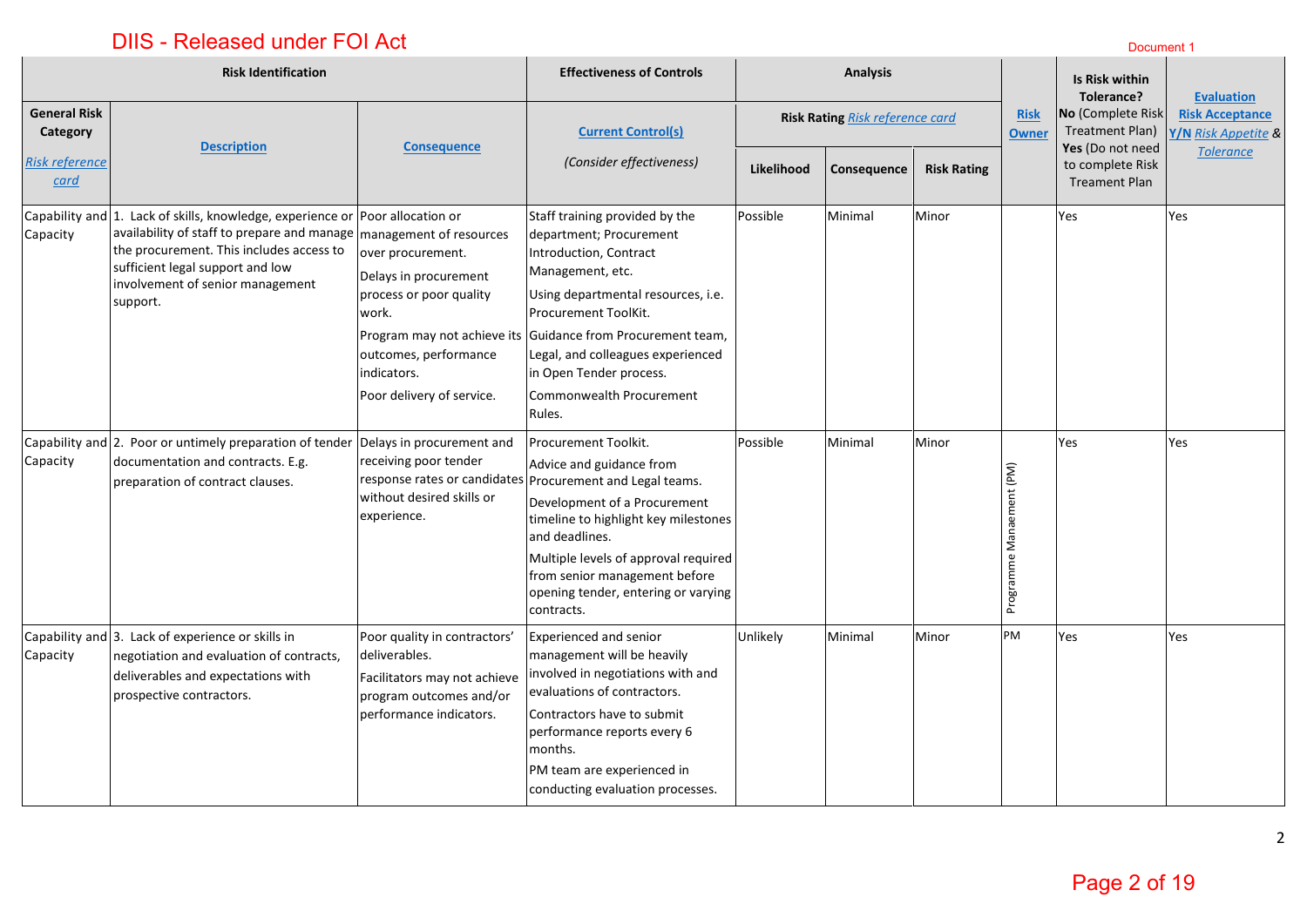|                                 | <b>Risk Identification</b>                                                                                                                                        |                                                                                                                                                  | <b>Effectiveness of Controls</b>                                                                                                                                                                                                                                                                                                                                   |                                        | <b>Analysis</b> |                    |                             | Is Risk within<br>Tolerance?                                 | <b>Evaluation</b>                             |
|---------------------------------|-------------------------------------------------------------------------------------------------------------------------------------------------------------------|--------------------------------------------------------------------------------------------------------------------------------------------------|--------------------------------------------------------------------------------------------------------------------------------------------------------------------------------------------------------------------------------------------------------------------------------------------------------------------------------------------------------------------|----------------------------------------|-----------------|--------------------|-----------------------------|--------------------------------------------------------------|-----------------------------------------------|
| <b>General Risk</b><br>Category | <b>Description</b>                                                                                                                                                | <b>Consequence</b>                                                                                                                               | <b>Current Control(s)</b>                                                                                                                                                                                                                                                                                                                                          | <b>Risk Rating Risk reference card</b> |                 |                    | <b>Risk</b><br><b>Owner</b> | No (Complete Risk<br>Treatment Plan)                         | <b>Risk Acceptance</b><br>Y/N Risk Appetite & |
| <b>Risk reference</b><br>card   |                                                                                                                                                                   |                                                                                                                                                  | (Consider effectiveness)                                                                                                                                                                                                                                                                                                                                           | Likelihood                             | Consequence     | <b>Risk Rating</b> |                             | Yes (Do not need<br>to complete Risk<br><b>Treament Plan</b> | <b>Tolerance</b>                              |
| Capacity                        | Capability and 4. Entering into the contract and<br>commencement of work without full<br>understanding of involved parties'<br>expectations and responsibilities. | Delays in delivering<br>loutcomes and KPIs.<br>Incorrect information<br>provided to stakeholders,<br>i.e. clients.                               | Induction program prior to work<br>commencement.<br>Clear definition of roles and<br>responsibilities within team and<br>stakeholders.                                                                                                                                                                                                                             | Unlikely                               | Minimal         | Minor              | PM &<br>Contractors         | Yes                                                          | Yes                                           |
| Capability and<br>Capacity      | 5. Managing internal and external<br>stakeholders during procurement and<br>ongoing contract periods.                                                             | Poor delivery of service,<br>outcomes and delays in<br>completing procurement.<br>Breakdown in relationship<br>between team and<br>stakeholders. | Weekly meetings held to update<br>team and managers about<br>procurement process and contract<br>management.<br>Bi-weekly meetings to update state<br>and regional offices about ISI<br>matters.<br>Shared inbox<br>IncubatorSupport.ProgrammeMana<br>gement@Industry.gov.au.<br>APS Code of Conduct.<br>Public Governance, Performance<br>and Accountability Act. | Possible                               | Minimal         | Minor              | PM                          | Yes                                                          | Yes                                           |
| Capacity                        | Capability and 6. Management of timeframes during<br>procurement and ongoing contracts                                                                            | Poor delivery of service,<br>outcomes and delays in<br>completing procurement.<br>Increased stress within<br>team.                               | Procurement Toolkit.<br>Development of a procurement<br>timeline, including preparation for<br>tender documents, contracts and<br>tender responses.                                                                                                                                                                                                                | Possible                               | Substantial     | High               | PM                          | No                                                           | Yes                                           |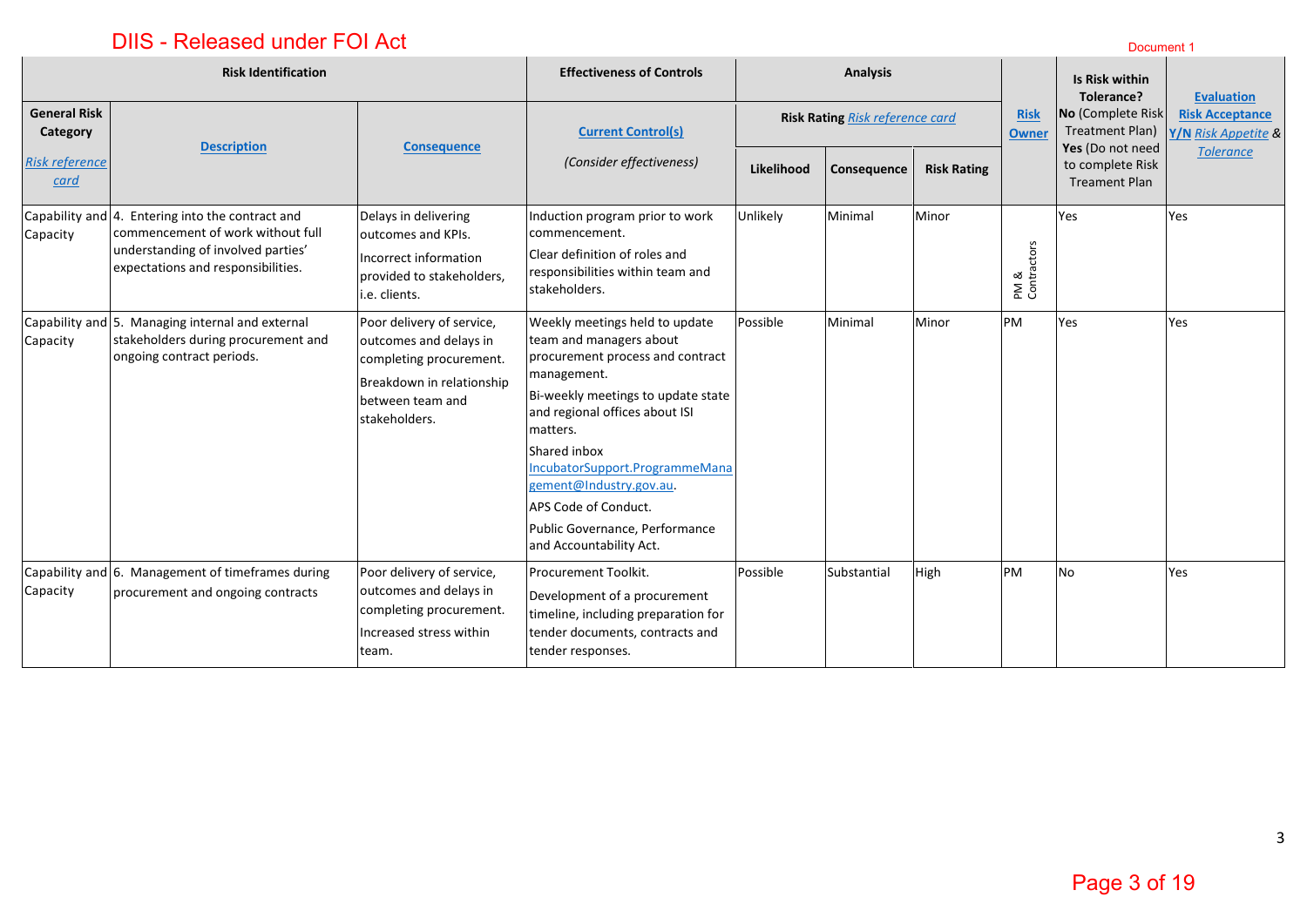# **DIIS - Released under FOI Act Discussion Community Control Control Community Community Community Community Community**

|                                    | <b>Risk Identification</b>                                                                                                                                                                                               |                                                                                                                               | <b>Effectiveness of Controls</b>                                                                                                                                                                                                                                                                                                                                                                            |                                 | <b>Analysis</b> |                    |                             | Is Risk within<br>Tolerance?                                 | <b>Evaluation</b>                             |
|------------------------------------|--------------------------------------------------------------------------------------------------------------------------------------------------------------------------------------------------------------------------|-------------------------------------------------------------------------------------------------------------------------------|-------------------------------------------------------------------------------------------------------------------------------------------------------------------------------------------------------------------------------------------------------------------------------------------------------------------------------------------------------------------------------------------------------------|---------------------------------|-----------------|--------------------|-----------------------------|--------------------------------------------------------------|-----------------------------------------------|
| <b>General Risk</b><br>Category    | <b>Description</b>                                                                                                                                                                                                       |                                                                                                                               | <b>Current Control(s)</b>                                                                                                                                                                                                                                                                                                                                                                                   | Risk Rating Risk reference card |                 |                    | <b>Risk</b><br><b>Owner</b> | No (Complete Risk<br>Treatment Plan)                         | <b>Risk Acceptance</b><br>Y/N Risk Appetite & |
| <b>Risk reference</b><br>card      |                                                                                                                                                                                                                          | <b>Consequence</b>                                                                                                            | (Consider effectiveness)                                                                                                                                                                                                                                                                                                                                                                                    | Likelihood                      | Consequence     | <b>Risk Rating</b> |                             | Yes (Do not need<br>to complete Risk<br><b>Treament Plan</b> | <b>Tolerance</b>                              |
| <b>Business</b><br><b>Outcomes</b> | 7. Successful contractor/s don't deliver<br>quality services and key outcomes as<br>agreed under the contract. This may be<br>due to a lack of skills, knowledge,<br>expertise and qualification of the<br>contractor/s. | Poor or non-delivery of<br>service, programme<br>outcomes and KPIs.<br>Loss of confidence in ISI<br>programme.                | Performance criteria are clearly laid Unlikely<br>out in the contract.<br>Monthly meetings and activity<br>reports from Contractors are<br>required as part of contract.<br>Information about programme are<br>described in the Programme<br>Guidelines.                                                                                                                                                    |                                 | Moderate        | Minor              | Contractors                 | Yes                                                          | Yes                                           |
| Service<br>Delivery                | 8. Low tender response rates may result<br>as the identified regions or markets under<br>consideration may be too large to service<br>given the limited number of RIFs to be<br>procured.                                | ncomplete or non delivery<br>of service and programme<br>outcomes.<br>Loss of confidence in ISI<br>programme.                 | Ensure tender response timeframe<br>is long enough to allow for<br>respondents to complete.<br>Advertise tender on channels other<br>than AusTender to increase<br>awareness in the market.                                                                                                                                                                                                                 | Possible                        | Substantial     | High               | PM                          | No                                                           | Yes                                           |
| Service<br>Delivery                | 9. Termination and transition of<br>contractors prior to contract end date                                                                                                                                               | Delays in delivery of service,<br>or outcomes for ISI<br>programme.<br>Cause confusion amongst<br>stakeholders, i.e. clients. | Termination clauses in contract.                                                                                                                                                                                                                                                                                                                                                                            | Unlikely                        | Minimal         | Minor              | <b>PM</b>                   | Yes                                                          | Yes                                           |
| Service<br>Delivery                | 10. Ethical and professional conduct of<br>staff and contractors at all times, to act<br>with care, integrity and due diligence.                                                                                         | Loss of confidence in ISI<br>Breakdown in relationship<br>between team and<br>stakeholders.                                   | APS Values and Code of Conduct.<br>programme and its grantees. Public Governance, Performance<br>and Accountability Act. Fair Work<br>Act. Discrimination legislations.<br>Department's Diversity and<br>Inclusion Strategy 2015-18,<br>including Reconciliation Action,<br>Disability Strategy & Action, Agency<br>Multicultural Plans.<br>Relevant clauses in contract;<br>Cultural Diversity, Bias, etc. | Unlikely                        | Minimal         | Minor              | PM & Contractors            | Yes                                                          | Yes                                           |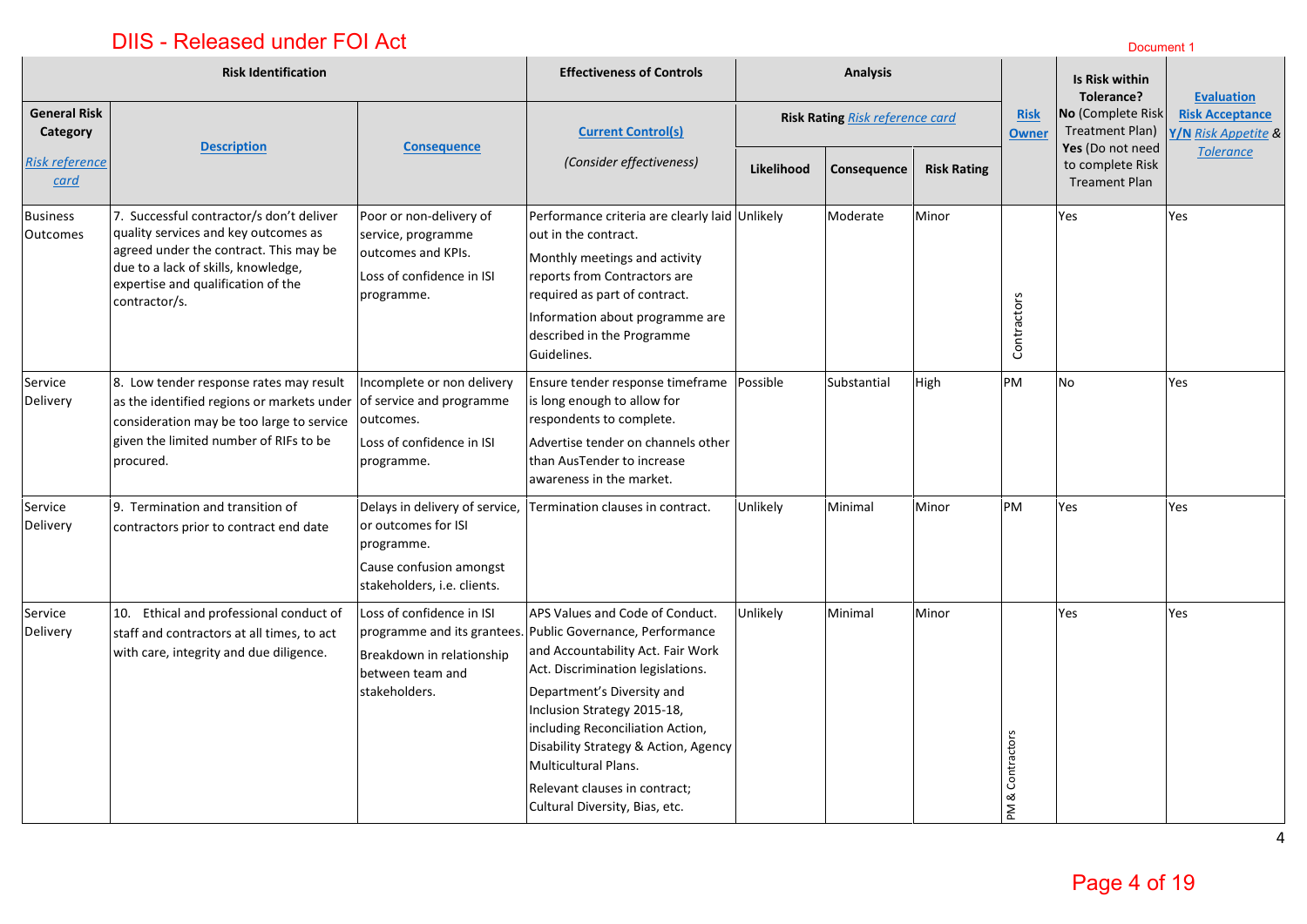|                                      | <b>Risk Identification</b>                                                                             |                                                                                                                                                                                                                         | <b>Effectiveness of Controls</b>                                                                                                                                                                                                                                                                                                                                                                                                                                                                                       | <b>Analysis</b>                 |             |                    | Is Risk within<br>Tolerance? | <b>Evaluation</b>                                               |                                               |
|--------------------------------------|--------------------------------------------------------------------------------------------------------|-------------------------------------------------------------------------------------------------------------------------------------------------------------------------------------------------------------------------|------------------------------------------------------------------------------------------------------------------------------------------------------------------------------------------------------------------------------------------------------------------------------------------------------------------------------------------------------------------------------------------------------------------------------------------------------------------------------------------------------------------------|---------------------------------|-------------|--------------------|------------------------------|-----------------------------------------------------------------|-----------------------------------------------|
| <b>General Risk</b><br>Category      | <b>Description</b>                                                                                     | <b>Consequence</b>                                                                                                                                                                                                      | <b>Current Control(s)</b>                                                                                                                                                                                                                                                                                                                                                                                                                                                                                              | Risk Rating Risk reference card |             |                    | <b>Risk</b><br><b>Owner</b>  | No (Complete Risk<br><b>Treatment Plan)</b><br>Yes (Do not need | <b>Risk Acceptance</b><br>Y/N Risk Appetite & |
| <b>Risk reference</b><br><u>card</u> |                                                                                                        |                                                                                                                                                                                                                         | (Consider effectiveness)                                                                                                                                                                                                                                                                                                                                                                                                                                                                                               | Likelihood                      | Consequence | <b>Risk Rating</b> |                              | to complete Risk<br><b>Treament Plan</b>                        | <b>Tolerance</b>                              |
| Reputation                           | 11. Negative or critical media exposure<br>related to the procurement process or<br>overall programme. | Loss of confidence in ISI<br>programme and its grantees. personnel and contractors.<br>Increased stress on team.<br>Audit recommendations<br>may result pending severity.                                               | Regular updates from all ISI<br>Protect privacy and confidentiality<br>of clients and stakeholders.                                                                                                                                                                                                                                                                                                                                                                                                                    | Possible                        | Minimal     | Minor              | PM                           | Yes                                                             | Yes                                           |
| Administered<br>Finance              | 12. Poor budget management when<br>preparing and managing contracts.                                   | Difficulty or inability to<br>continue delivering<br>programme effectively.<br>Loss of confidence in<br>and contractors.<br>Possible breach of financial<br>management rules.                                           | Multiple levels of approval required Rare<br>prior to payments or expenditure.<br>Accountable Authority Instructions<br>within department.<br>programme by management Development and monitoring of<br>detailed budget plan over lifetime<br>of contracts.<br>Fiancial management systems track<br>and manage funds within budget.<br>Team is trained in Financial and<br>Grant Management systems.<br>Budget processes and<br>departmental reporting for funds<br>movement and variance reporting<br>(PAC NISA Exec.) |                                 | Minimal     | Low                | PM                           | Yes                                                             | Yes                                           |
| Administered<br>Finance              | 13. Commitment and management of<br>payment regimes and expenditure.                                   | Possible loss of programme<br>budget in forward years.<br>Possible breach of financial<br>management rules.<br>Loss of confidence in<br>programme by<br>management, executive or<br>Minister and other<br>stakeholders. | Supplier Pay-on-Time and Pay<br>Interest Policy.<br>Multiple levels of approval required<br>prior to payments or expenditure.<br>Development and monitoring of<br>detailed budget plan over lifetime<br>of contracts.<br>Fiancial management systems track<br>and manage funds within budget.                                                                                                                                                                                                                          | Unlikely                        | Minimal     | Minor              | PM                           | Yes                                                             | Yes                                           |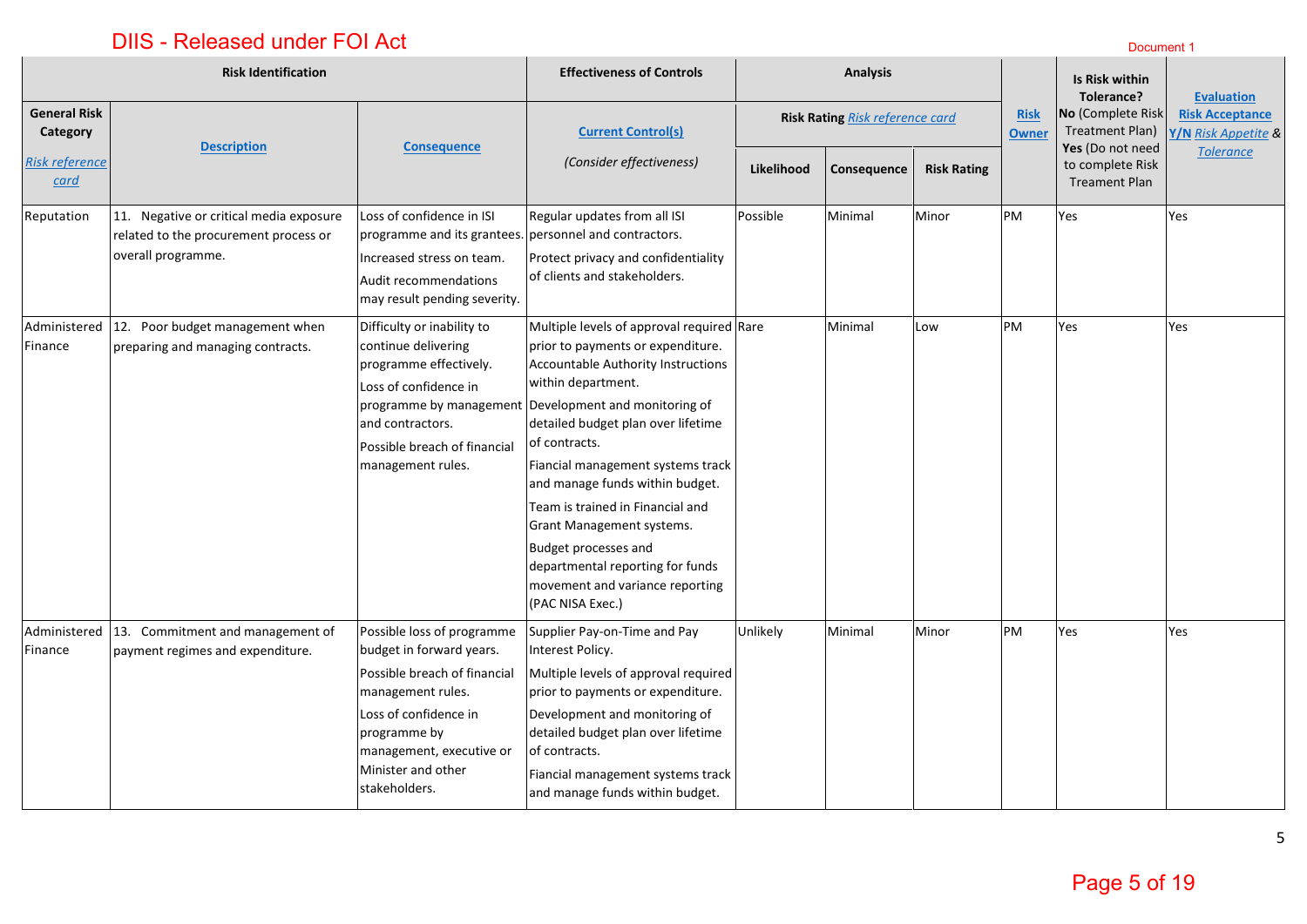# **DIIS - Released under FOI Act Discussion Community Control Control Community Community Community Community Community**

|                                  | <b>Risk Identification</b>                                                                                                                            |                                                                                                                                                                                                                                                                                                                   | <b>Effectiveness of Controls</b>                                                                                                                                                                                                                                                                                                                        |                           | <b>Analysis</b>                 |       |                                          | Is Risk within<br>Tolerance?                             | <b>Evaluation</b>                             |
|----------------------------------|-------------------------------------------------------------------------------------------------------------------------------------------------------|-------------------------------------------------------------------------------------------------------------------------------------------------------------------------------------------------------------------------------------------------------------------------------------------------------------------|---------------------------------------------------------------------------------------------------------------------------------------------------------------------------------------------------------------------------------------------------------------------------------------------------------------------------------------------------------|---------------------------|---------------------------------|-------|------------------------------------------|----------------------------------------------------------|-----------------------------------------------|
| <b>General Risk</b><br>Category  | <b>Description</b>                                                                                                                                    | <b>Consequence</b>                                                                                                                                                                                                                                                                                                | <b>Current Control(s)</b>                                                                                                                                                                                                                                                                                                                               |                           | Risk Rating Risk reference card |       | <b>Risk</b><br><b>Owner</b>              | No (Complete Risk<br>Treatment Plan)<br>Yes (Do not need | <b>Risk Acceptance</b><br>Y/N Risk Appetite & |
| <b>Risk reference</b><br>card    |                                                                                                                                                       |                                                                                                                                                                                                                                                                                                                   | (Consider effectiveness)                                                                                                                                                                                                                                                                                                                                | Likelihood<br>Consequence | <b>Risk Rating</b>              |       | to complete Risk<br><b>Treament Plan</b> | <b>Tolerance</b>                                         |                                               |
| Compliance                       | 14. Staff and contractors do not have<br>appropriate or relevant insurance, such<br>as professional and personal insurance,<br>to undertake contract. | Possibly severe financial<br>and professional<br>consequences in event of<br>accident or contract breach.<br>Could lead to legal or<br>criminal issues.                                                                                                                                                           | Departmental staff are covered by<br>Comcare scheme, includes<br>compensation and insurance.<br>Contract includes insurance<br>clause/requirement of<br>contractors.                                                                                                                                                                                    | Unlikely                  | Moderate                        | Minor | PM & Contractors                         | Yes                                                      | Yes                                           |
| Compliance                       | 15. Improper or insufficient adherence<br>to legislative requirements                                                                                 | Decline in reputation of<br>programme and<br>department.<br>Programme may not<br>lachieve its outcomes and<br>KPIs.<br>Possible fraud, security,<br>confidentiality or conflict of Financial reporting, Fraud<br>interest issues may arise.<br>Pending severity, legal or<br>criminal consequences may<br>result. | Monitoring of contractor's<br>activities and performance<br>through regulat meetings and<br>monthly reports.<br>Staff training- Security awareness,<br>APS Values and Code of Counduct,<br>Contract Management, Risk,<br>awareness, etc<br>Penalties for breaches of law or<br>APS Codes, etc.<br>Internal and AAO auditing<br>procedures and policies. | Unlikely                  | Moderate                        | Minor | & Contractors<br>$\mathsf{M}$            | Yes                                                      | Yes                                           |
| <b>Work Health</b><br>and Safety | 16. Work, Health and Safety standards<br>are not adhered to.                                                                                          | Decline in reputation of<br>programme and<br>department.<br>Negative publicity<br>Pending severity, legal or<br>criminal consequences may<br>result.                                                                                                                                                              | Work Health and Safety Act.<br>Penalties for breaching WH&S<br>laws.<br>APS values and Code of Conduct.<br>Open communication between<br>senior management, programme<br>management and contractors.                                                                                                                                                    | Rare                      | Minimal                         | Low   | Contractors<br>PM &                      | Yes                                                      | Yes                                           |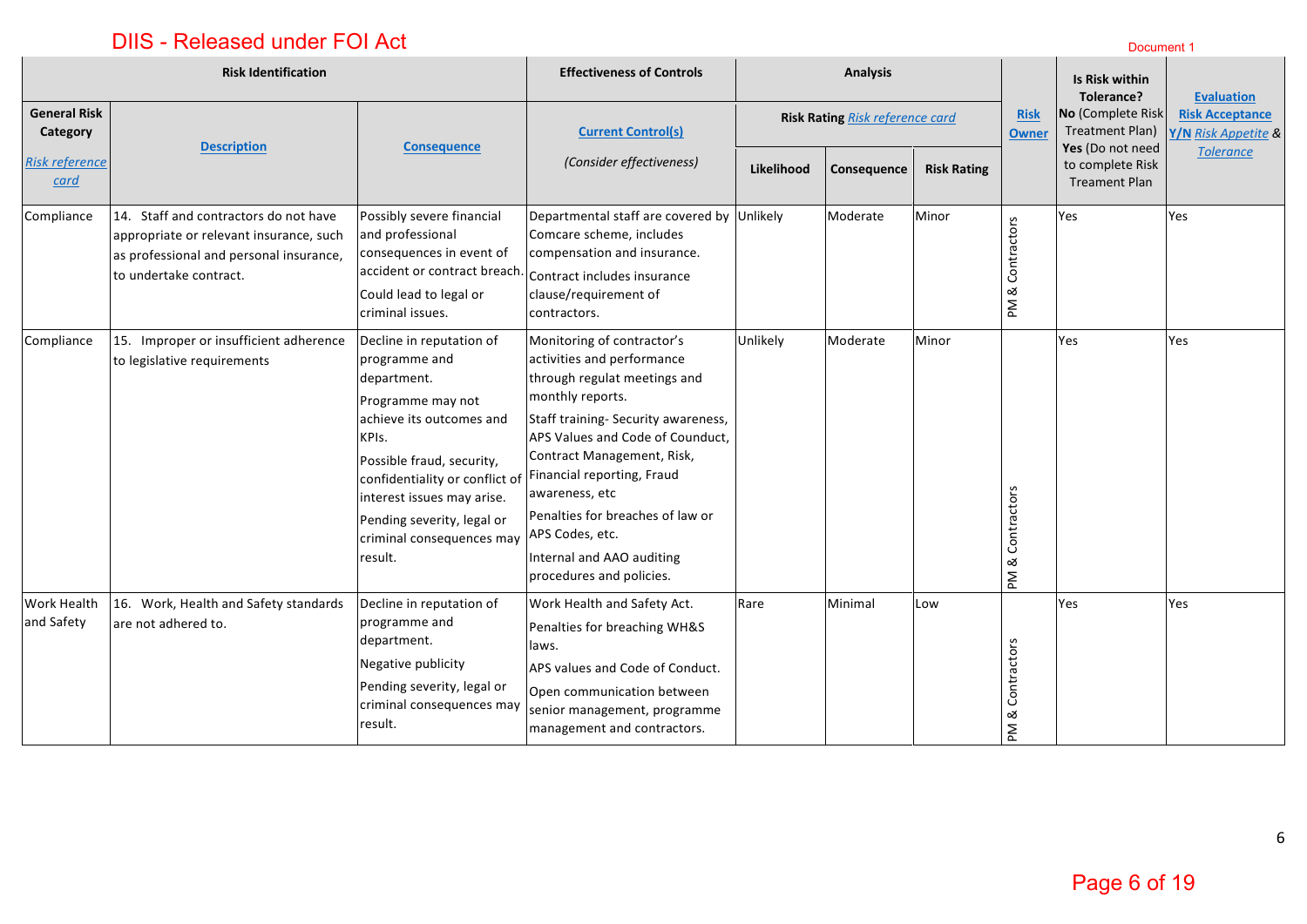|                                 | <b>Risk Identification</b>                                                                        |                                                                                                                                                                                                  | <b>Effectiveness of Controls</b><br><b>Analysis</b>                                                                                                                                                                                                    |            |                                 |                    |                               | Is Risk within<br>Tolerance?                                 | <b>Evaluation</b>                             |
|---------------------------------|---------------------------------------------------------------------------------------------------|--------------------------------------------------------------------------------------------------------------------------------------------------------------------------------------------------|--------------------------------------------------------------------------------------------------------------------------------------------------------------------------------------------------------------------------------------------------------|------------|---------------------------------|--------------------|-------------------------------|--------------------------------------------------------------|-----------------------------------------------|
| <b>General Risk</b><br>Category |                                                                                                   |                                                                                                                                                                                                  | <b>Current Control(s)</b>                                                                                                                                                                                                                              |            | Risk Rating Risk reference card |                    | <b>Risk</b><br><b>Owner</b>   | No (Complete Risk<br>Treatment Plan)                         | <b>Risk Acceptance</b><br>Y/N Risk Appetite & |
| <b>Risk reference</b><br>card   | <b>Description</b>                                                                                | <b>Consequence</b>                                                                                                                                                                               | (Consider effectiveness)                                                                                                                                                                                                                               | Likelihood | Consequence                     | <b>Risk Rating</b> |                               | Yes (Do not need<br>to complete Risk<br><b>Treament Plan</b> | <b>Tolerance</b>                              |
| Fraud and<br>Corruption         | 17. Encountering conflict/s of interests<br>during procurement or while contracts<br>are ongoing. | Delays in delivering<br>programme outcomes or<br>KPIs.<br>resourcing within team to<br>avoid conflicts.                                                                                          | Conflict of Interest procedures,<br>declarations and registers.<br>APS values and Code of Conduct.<br>Re-allocation or removal of Public Governance, Performance<br>and Accountability Act.<br>Statutory Declaractions to be<br>signed by contractors. | Possible   | Minimal                         | Minor              | actors<br>Contr<br>ఱ<br>ΣĀ    | No                                                           | Yes                                           |
| Security                        | 18. Mismanagement of intellectual<br>property during procurement process<br>and ongoing contract. | Decline in reputation of<br>programme and<br>department.<br>Breakdown in goodwill and<br>confidence between<br>stakeholders.<br>Possible fraud, legal or<br>criminal consequences may<br>result. | Intellectual Property Rights in<br>Contract Materials.<br>Penalties for IP breaches.                                                                                                                                                                   | Unlikely   | Minimal                         | Minor              | <b>&amp;Contractors</b><br>ΣĀ | No                                                           | Yes                                           |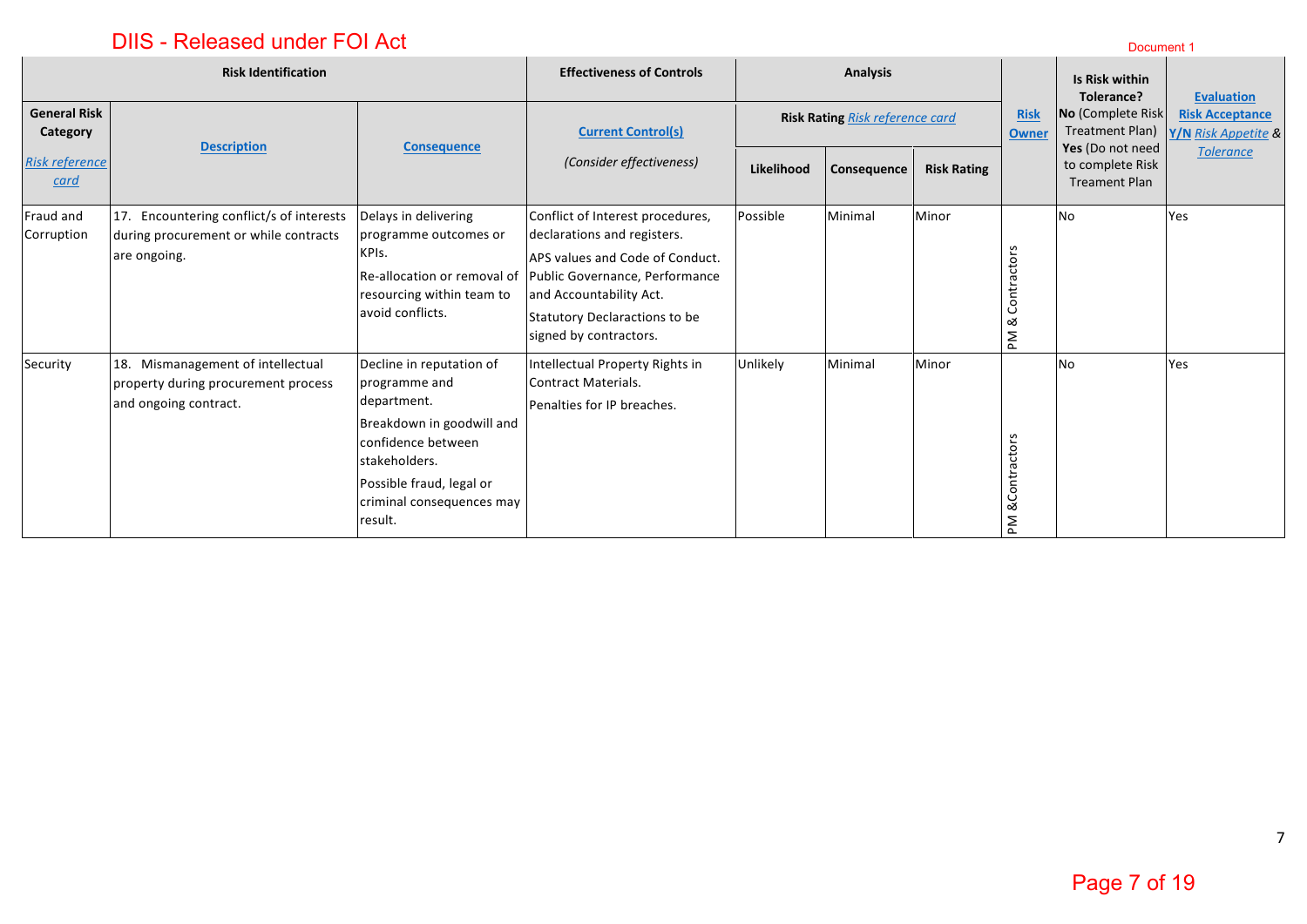### **Risk Treatment Plan** *(Internal Use Only)*

| Programme/Project/Activity    | Regional Incubator Facilitators (RIFs) |
|-------------------------------|----------------------------------------|
| <b>Branch/Division</b>        | Innovation Programmes, AusIndustry     |
| Date Treatment Plan Developed | 22/11/2017                             |

|                    |                    | <b>Risk Treatment</b>                                                                                                                                                                                                                                                                                                                                                                                                     |                                                   |                                  |                                                   |                                                                                          |                  |                                                                                      |               |
|--------------------|--------------------|---------------------------------------------------------------------------------------------------------------------------------------------------------------------------------------------------------------------------------------------------------------------------------------------------------------------------------------------------------------------------------------------------------------------------|---------------------------------------------------|----------------------------------|---------------------------------------------------|------------------------------------------------------------------------------------------|------------------|--------------------------------------------------------------------------------------|---------------|
| <b>Risk Number</b> | <b>Risk Rating</b> | <b>Treatment Action/s</b>                                                                                                                                                                                                                                                                                                                                                                                                 | <b>Responsibility</b><br><b>Risk action table</b> |                                  | <b>Implementation</b><br><b>Agreed timeframes</b> | <b>Monitor &amp; Review</b><br><b>Risk action table</b>                                  |                  |                                                                                      |               |
|                    |                    |                                                                                                                                                                                                                                                                                                                                                                                                                           | <b>Risk Owner</b>                                 | <b>Treatment</b><br><b>Owner</b> | <b>Escalation</b>                                 |                                                                                          | <b>Frequency</b> | <b>Method</b>                                                                        | <b>Status</b> |
| $\mathbf{1}$       | Minor              | Staff to undertake relevant training and<br>upskilling, or consult with more<br>experienced colleagues knowledgeable of<br>similar Procurement processes.<br>Seek advice and support from<br>Procurement and Legal teams.                                                                                                                                                                                                 | Programme<br>Management<br>team.                  | Programme<br>Management<br>team. | Manager-AC<br>Strategy                            | Lifetime of<br>procurement and<br>ongoing contracts                                      | Ongoing          | Weekly<br>discussions and<br>meetings with<br>senior<br>management.                  | In progress   |
| $\overline{2}$     | Minor              | Consult Procurement and Legal teams as<br>well as senior management for advice to<br>improve quality of tender documents and<br>drafting of contracts.<br>Contingency:<br>Extension of timeframes to complete<br>preparation of tender documents and<br>contracts.                                                                                                                                                        | Programme<br>Management<br>Team.                  | Programme<br>Management<br>team. | Manager-AC<br>Strategy                            | Before Opening or<br>advertising tender on<br>AusTender or before<br>entering contracts. | Ongoing          | Regular catch ups<br>with senior<br>management and<br>Procurement and<br>Legal teams | In progress   |
| 6                  | High               | PM to establish a timeline for the<br>procurement process and ensure sufficient<br>resourcing that so key tender documents<br>will be prepared, approved by senior<br>management and submitted in a timely<br>manner.<br>Contingency:<br>Inform stakeholders of any delays as soon<br>as possible, and if necessary extend<br>deadlines for finalising processes in<br>accordance with usual Open Tenders time<br>frames. | Programme<br>Management                           | Programme<br>Management          | Manager-AC<br>Strategy                            | Before Opening or<br>advertising tender on<br>AusTender or before<br>entering contracts. | Ongoing          | Prior to tender<br>advertisement                                                     | In progress   |

8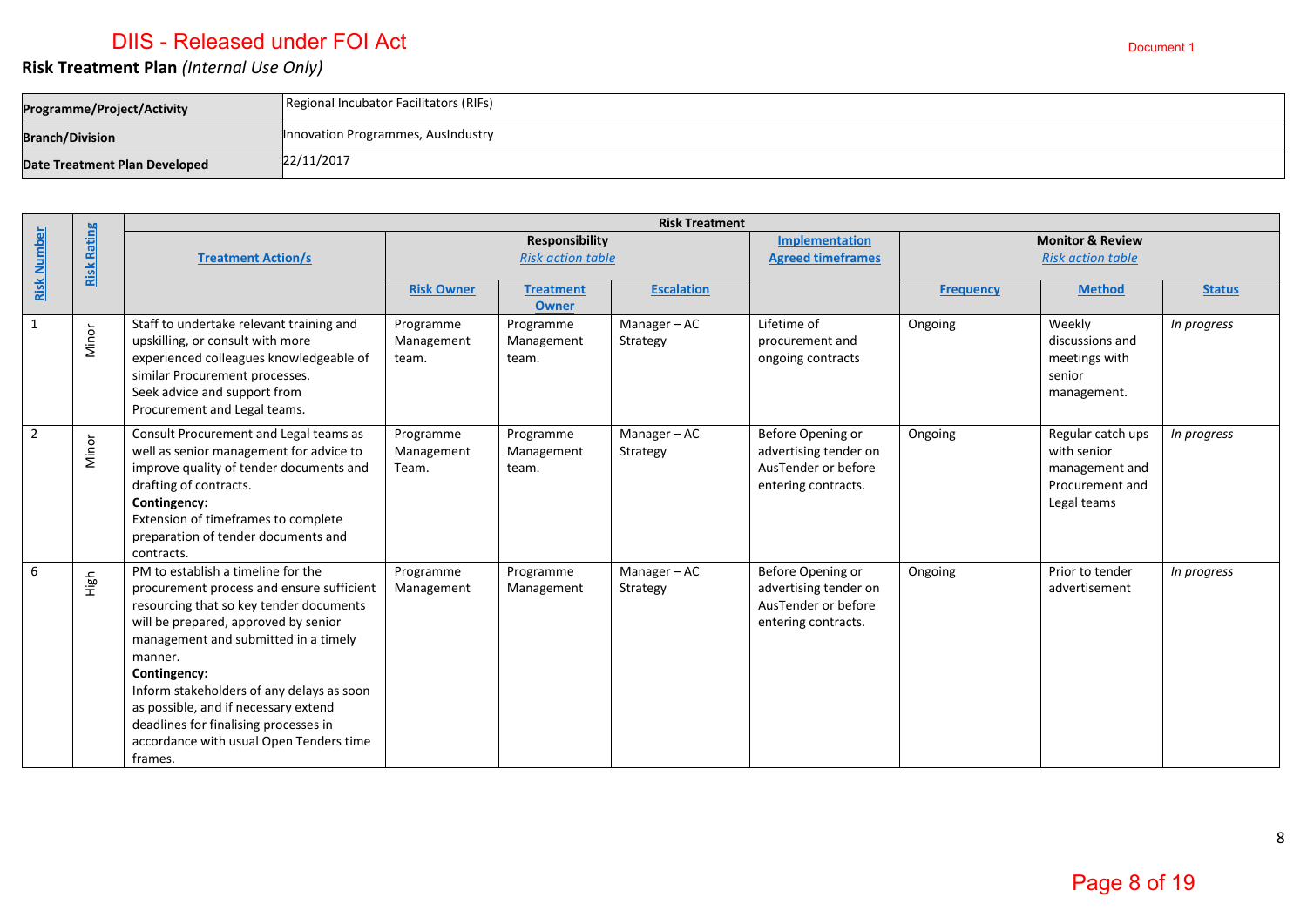|                    |                    |                                                                                                                                                                                                                                                                                                                                                                                                                                                                                                                                                                    |                         |                                                   | <b>Risk Treatment</b>  |                                                                                          |                  |                                                                                              |               |
|--------------------|--------------------|--------------------------------------------------------------------------------------------------------------------------------------------------------------------------------------------------------------------------------------------------------------------------------------------------------------------------------------------------------------------------------------------------------------------------------------------------------------------------------------------------------------------------------------------------------------------|-------------------------|---------------------------------------------------|------------------------|------------------------------------------------------------------------------------------|------------------|----------------------------------------------------------------------------------------------|---------------|
| <b>Risk Number</b> | <b>Risk Rating</b> | <b>Treatment Action/s</b>                                                                                                                                                                                                                                                                                                                                                                                                                                                                                                                                          |                         | <b>Responsibility</b><br><b>Risk action table</b> |                        | Implementation<br><b>Agreed timeframes</b>                                               |                  | <b>Monitor &amp; Review</b><br><b>Risk action table</b>                                      |               |
|                    |                    |                                                                                                                                                                                                                                                                                                                                                                                                                                                                                                                                                                    | <b>Risk Owner</b>       | <b>Treatment</b><br><b>Owner</b>                  | <b>Escalation</b>      |                                                                                          | <b>Frequency</b> | <b>Method</b>                                                                                | <b>Status</b> |
| $\,8\,$            | High               | PM will discuss and seek advice from<br>relevant stakeholders including Regional<br>Managers and Policy colleagues about the<br>identified areas and regional scope under<br>consideration for RIF assignments during<br>the planning phase and throughout the<br>procurement lifecycle. Stakeholders in the<br>identified regions will also be consulted for<br>input on this matter. The regional areas<br>may be able to be renegotiated depending<br>on tender responses and stakeholder<br>input.<br>Contingency:<br>Extend timeframes and increase marketing | Programme<br>Management | Programme<br>Management                           | Manager-AC<br>Strategy | Before Opening or<br>advertising tender on<br>AusTender or before<br>entering contracts. | Ongoing          | Regular catch ups<br>with relevant<br>stakeholders by<br>PM team                             | In progress   |
| 17                 | Minor              | Staff involved will sign a declaration of<br>interests (DOI) as part of the procurement<br>plan, and remain aware of changes or<br>arising conflicts of interest while<br>contract/s is ongoing.<br>Contingency:<br>Programme management and senior<br>management staff will discuss involvement<br>of staff in question and possibly remove<br>them from the procurement process if<br>needed.                                                                                                                                                                    | Programme<br>Management | Programme<br>Management                           | Manager-AC<br>Strategy | Before Opening or<br>advertising tender on<br>AusTender or before<br>entering contracts. | Ongoing          | Regular<br>monitoring by<br>staff involved in<br>the tender and<br>reporting to TAP<br>Chair | In progress   |
| 18                 | Minor              | Intellectual property (IP) clauses in<br>contracts will be entered with consultation<br>with Legal. Also treatment of IP will be<br>clearly outlined in the contract and these<br>clauses will be non-negotiable.<br>Contingency:<br>Contract will not be entered or agreed<br>unless prospective contractors agree to IP<br>clauses.                                                                                                                                                                                                                              | Programme<br>Management | Programme<br>Management                           | Manager-AC<br>Strategy | Before Opening or<br>advertising tender on<br>AusTender or before<br>entering contracts. | Ongoing          | Regular<br>engagement with<br>Legal regarding<br>clauses.                                    | Not started   |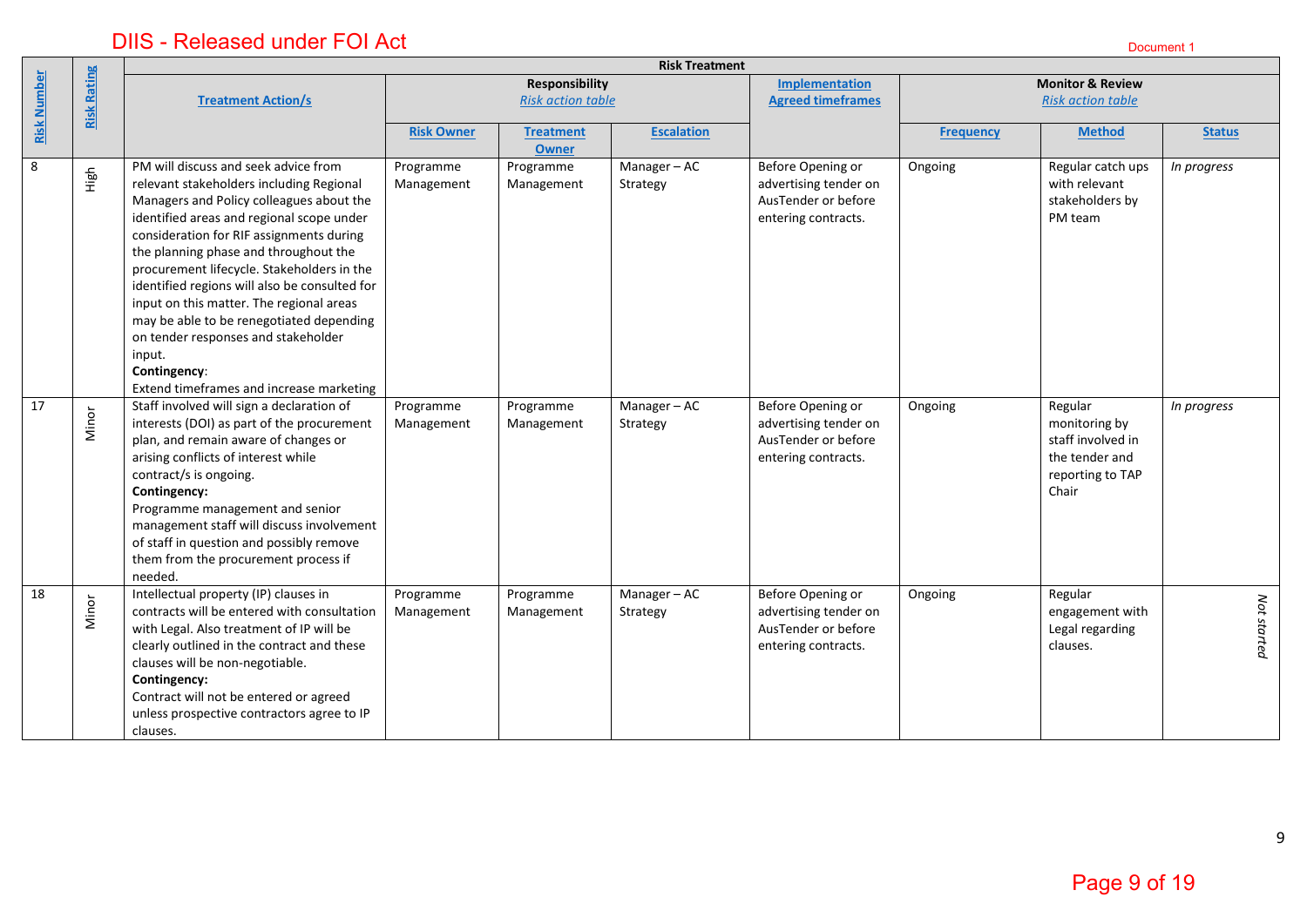# Procurement risk management plan- RIFs

#### Risk 1.

#### Description of risk

Lack of skills, knowledge, experience or availability of staff to prepare and manage the procurement. This includes poor retention of corporate knowledge, access to sufficient legal support and low involvement of senior management support. E.g. Failure to properly describe deliverables, expectations and key outcomes desired in tender documents or contracts.

#### Risk type

Service delivery/ outcome

#### Risk management

| Likelihood              | Possible           |
|-------------------------|--------------------|
| <b>Consequences</b>     | Minimal            |
| <b>Overall rating</b>   | Minor              |
| Is the risk acceptable? | Risk is acceptable |

#### Risk 2.

#### Description of risk

Poor or untimely preparation of tender documentation and contracts. E.g. preparation of contract clauses.

#### Risk type

Service delivery/ outcome

#### Risk management

| Likelihood              | Possible           |
|-------------------------|--------------------|
| <b>Consequences</b>     | Minimal            |
| <b>Overall rating</b>   | Minor              |
| Is the risk acceptable? | Risk is acceptable |

#### Risk 3.

#### Description of risk

Successful contractor/s don't deliver quality services and key outcomes as agreed under the contract. This may be due to a lack of skills, knowledge, expertise and qualification of the contractor/s.

#### Risk type

Service delivery/outcome

#### Risk management

| Likelihood              | Unlikely           |
|-------------------------|--------------------|
| <b>Consequences</b>     | Moderate           |
| <b>Overall rating</b>   | Minor              |
| Is the risk acceptable? | Risk is acceptable |

#### Risk 4.

#### Description of risk

Low tender response rates may result as the identified regions or markets under consideration may be too large to service given the limited number of RIFs to be procured.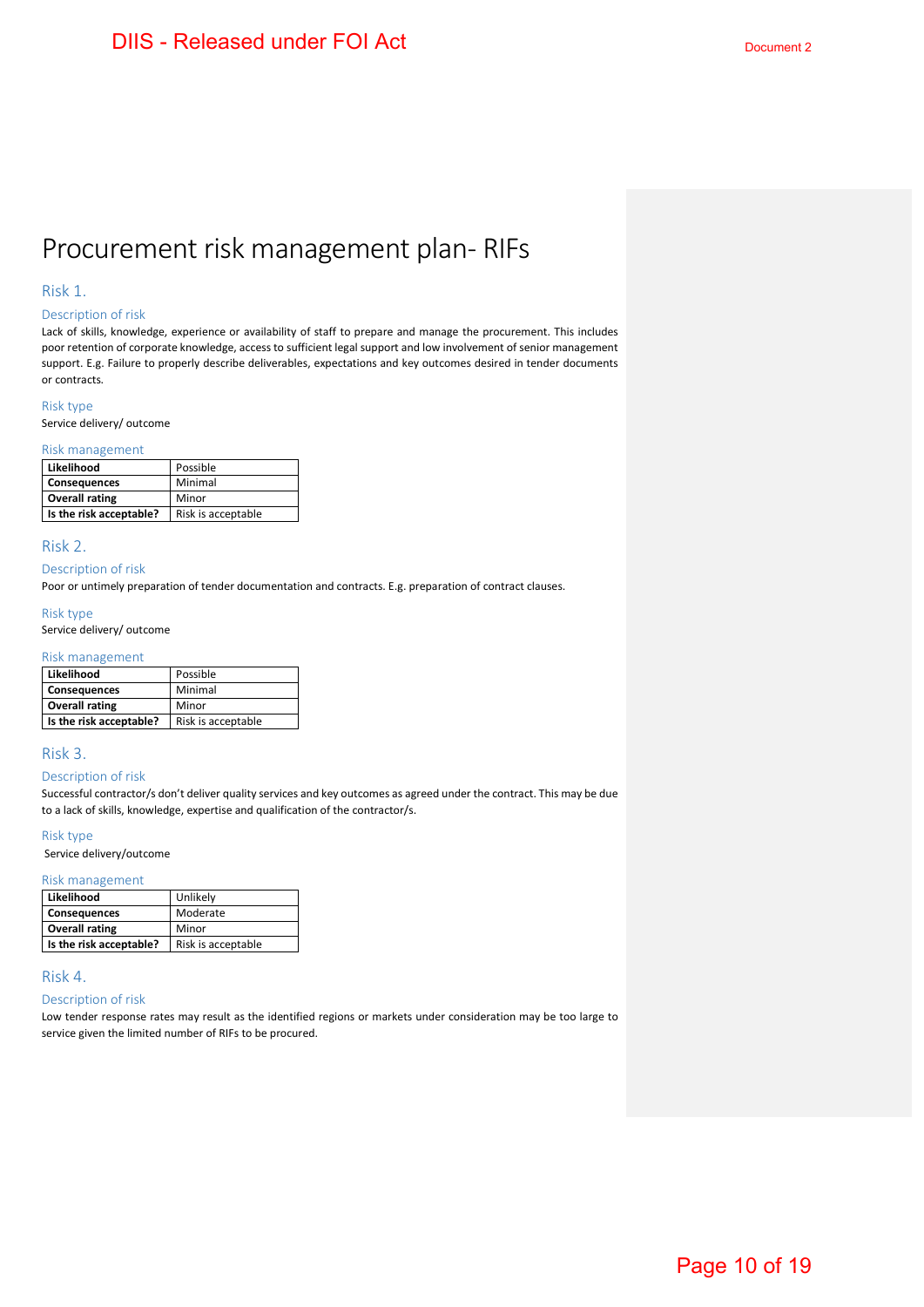#### Risk type Service delivery/outcome

#### Risk management

| Likelihood              | Possible             |
|-------------------------|----------------------|
| <b>Consequences</b>     | Substantial          |
| <b>Overall rating</b>   | High                 |
| Is the risk acceptable? | Risk is unacceptable |

#### Risk treatment strategy

The Programme Management staff working on this procurement will discuss and seek advice from relevant stakeholders including Regional Managers and Policy colleagues about the identified areas and regional scope under consideration for RIF assignments during the planning phase and throughout the procurement lifecycle. Stakeholders in the identified regions will also be consulted for input on this matter. The regional areas may be able to be renegotiated depending on tender responses and stakeholder input.

#### Contingency steps

If insufficient tender responses are received, Programme Management will consult with appropriate experts to modify the identified regions or markets under consideration and extend the time frames for tender responses. Advertising and promotion of tender will also be increased to reach a larger audience.

#### Risk 5.

#### Description of risk

Lack of experience or skills in negotiation and evaluation of contracts, deliverables and expectations with prospective contractors. E.g. Negotiating contract beyond levels of engagement and regional scope.

#### Risk type

Service delivery/outcome

#### Risk management

| Likelihood              | Unlikely           |
|-------------------------|--------------------|
| <b>Consequences</b>     | Minimal            |
| <b>Overall rating</b>   | Minor              |
| Is the risk acceptable? | Risk is acceptable |

#### Risk 6.

#### Description of risk

Entering into the contract and commencement of work without full understanding of involved parties' expectations and responsibilities.

#### Risk type

Service delivery/outcome

#### Risk management

| Likelihood              | Unlikely           |
|-------------------------|--------------------|
| <b>Consequences</b>     | Minimal            |
| <b>Overall rating</b>   | Minor              |
| Is the risk acceptable? | Risk is acceptable |

#### Risk 7.

#### Description of risk

Termination and transition of contractors prior to contract end date.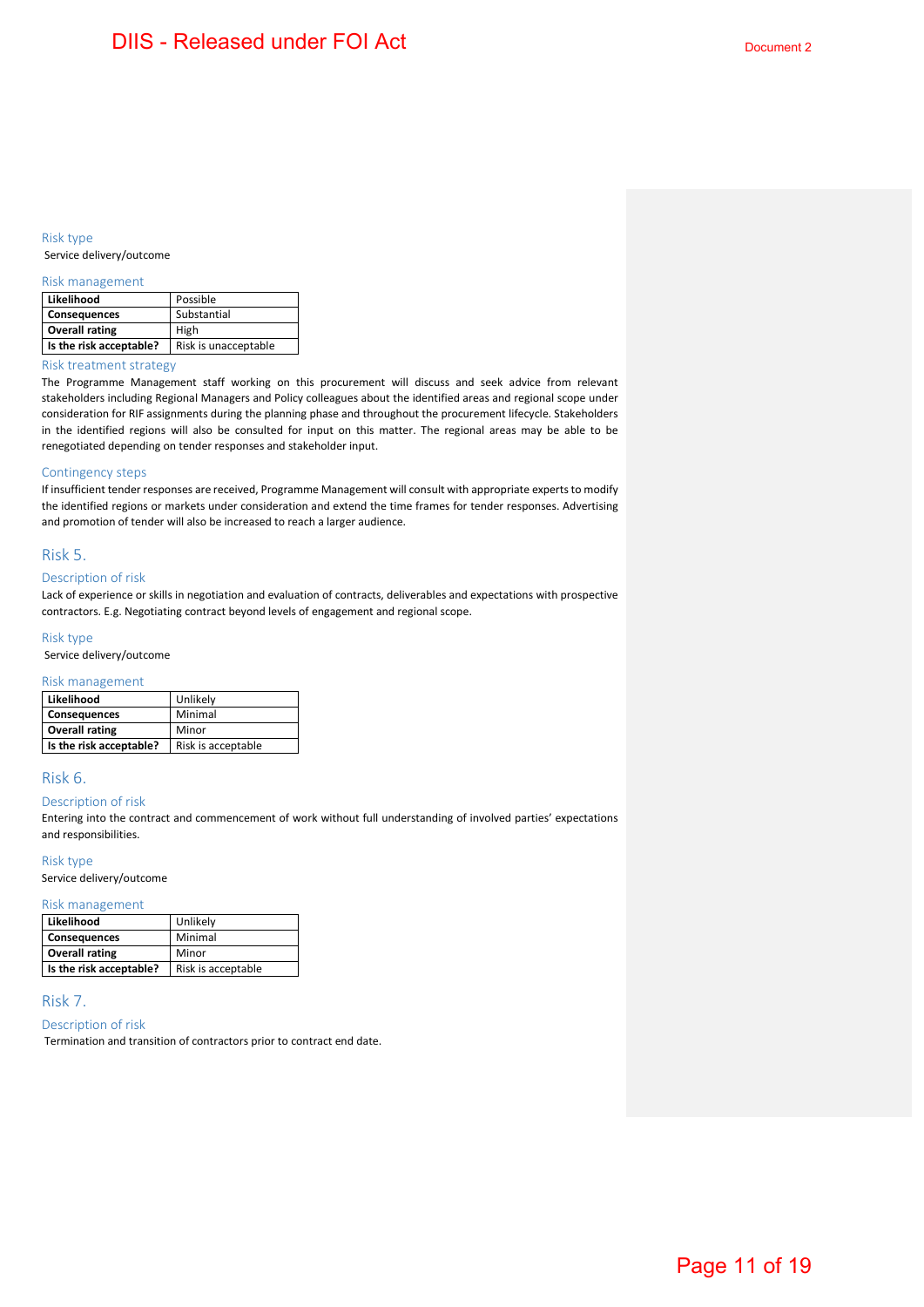#### Risk type

Service delivery/outcome

#### Risk management

| Likelihood              | Unlikely           |
|-------------------------|--------------------|
| <b>Consequences</b>     | Minimal            |
| <b>Overall rating</b>   | Minor              |
| Is the risk acceptable? | Risk is acceptable |

#### Risk 8.

#### Description of risk

| Ethical and professional conduct of staff and contractors at all times, to act with care, integrity and due diligence. | Commented S22 | Added a risk about ethics |
|------------------------------------------------------------------------------------------------------------------------|---------------|---------------------------|
|                                                                                                                        |               |                           |

#### Risk type

Service delivery/outcome

#### Risk management

| Likelihood              | Unlikely           |
|-------------------------|--------------------|
| <b>Consequences</b>     | Minimal            |
| <b>Overall rating</b>   | Minor              |
| Is the risk acceptable? | Risk is acceptable |

#### Risk 9.

#### Description of risk

Termination and transition of contractors prior to contract end date.

#### Risk type

Service delivery/outcome

#### Risk management

| Likelihood              | Unlikely           |
|-------------------------|--------------------|
| <b>Consequences</b>     | Minimal            |
| <b>Overall rating</b>   | Minor              |
| Is the risk acceptable? | Risk is acceptable |

### Risk 10.

#### Description of risk

Managing internal and external stakeholders during procurement and ongoing contract periods. E.g. complaints from unsuccessful tenderers or transitional criticisms from existing internal stakeholders.

#### Risk type

Service delivery/outcomes

#### Risk management

| Likelihood              | Possible           |
|-------------------------|--------------------|
| <b>Consequences</b>     | Minimal            |
| <b>Overall rating</b>   | Minor              |
| Is the risk acceptable? | Risk is acceptable |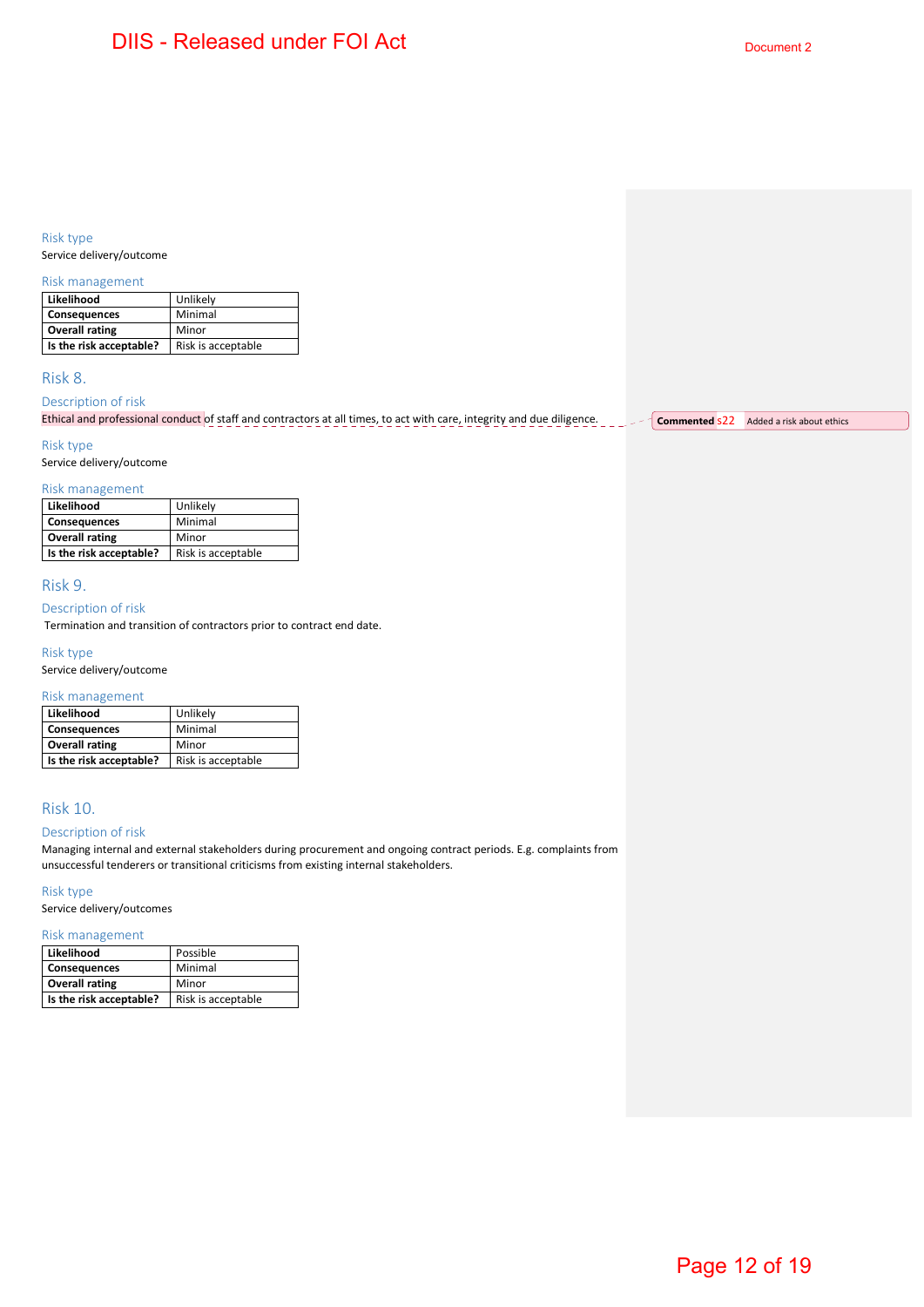#### Risk 11.

#### Description of risk

Management of timeframes during procurement and ongoing contracts.

Risk type

Service delivery/outcomes

#### Risk management

| Likelihood              | Possible             |
|-------------------------|----------------------|
| <b>Consequences</b>     | Substantial          |
| <b>Overall rating</b>   | High                 |
| Is the risk acceptable? | Risk is unacceptable |

#### Risk treatment strategy

Programme Management will establish a timeline for the procurement process and ensure sufficient resourcing that so key tender documents will be prepared, approved by senior management and submitted in a timely manner.

#### Contingency steps

Inform stakeholders of any delays as soon as possible, and if necessary extend deadlines for finalising processes in accordance with usual Open Tenders time frames.

#### Risk 12.

#### Description of risk

Negative or critical media exposure related to the procurement process or overall programme.

#### Risk type

Reputational

#### Risk management

| Likelihood              | Possible           |
|-------------------------|--------------------|
| <b>Consequences</b>     | Minimal            |
| <b>Overall rating</b>   | Minor              |
| Is the risk acceptable? | Risk is acceptable |

#### Risk 13.

#### Description of risk

Poor budget management when preparing and managing contracts.

#### Risk type

Financial

#### Risk management

| Likelihood              | Rare               |
|-------------------------|--------------------|
| <b>Consequences</b>     | Minimal            |
| <b>Overall rating</b>   | Low                |
| Is the risk acceptable? | Risk is acceptable |

#### Risk 14.

Description of risk

Commitment and management of payment regimes and expenditure.

Risk type Financial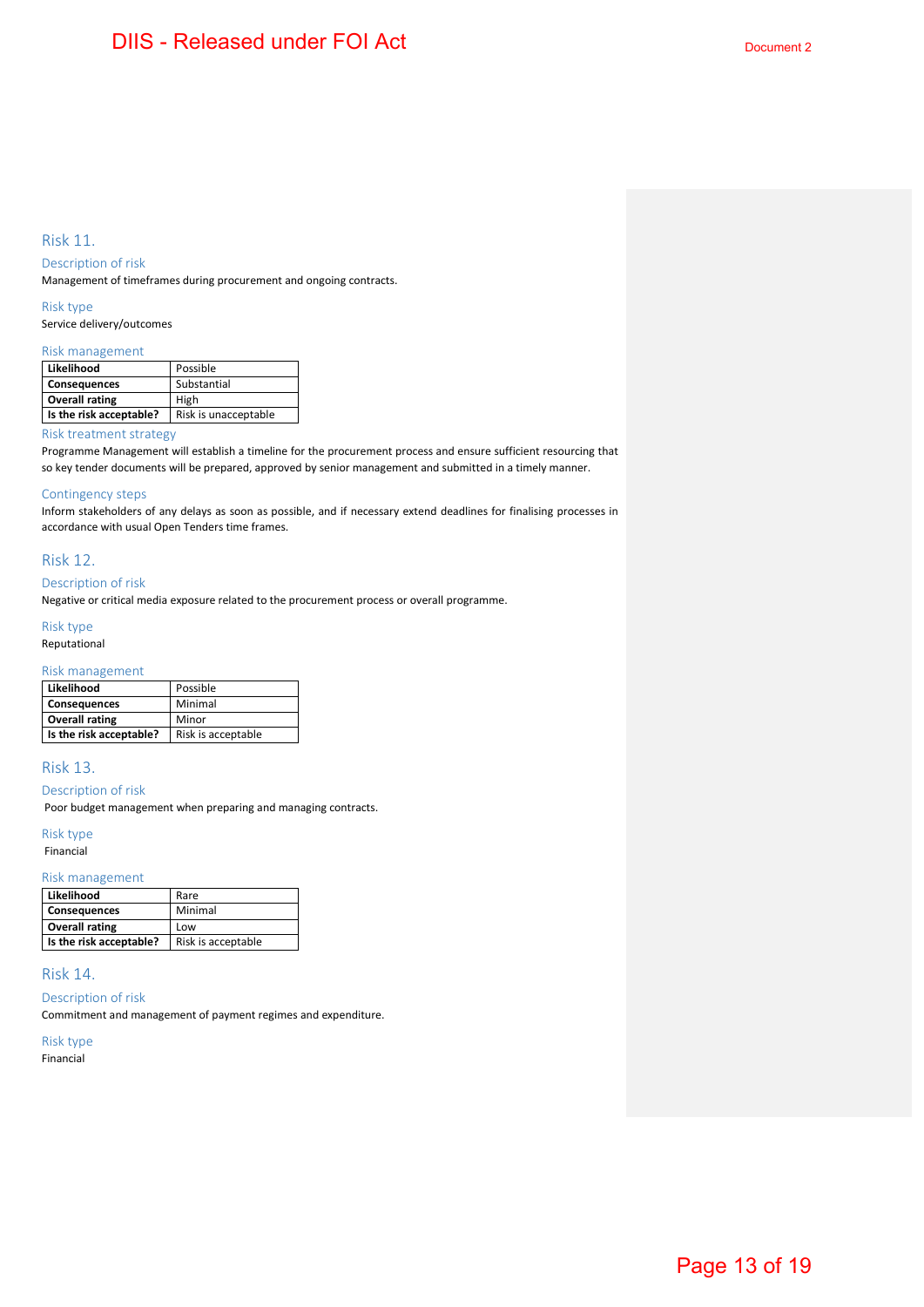#### Risk management

| Likelihood              | Unlikely           |
|-------------------------|--------------------|
| <b>Consequences</b>     | Minimal            |
| <b>Overall rating</b>   | Minor              |
| Is the risk acceptable? | Risk is acceptable |

#### Risk 15.

#### Description of risk

Staff and contractors do not have appropriate or relevant insurance, such as professional and personal insurance, to undertake contract.

#### Risk type

Compliance

#### Risk management

| Likelihood              | Unlikely           |
|-------------------------|--------------------|
| <b>Consequences</b>     | Moderate           |
| <b>Overall rating</b>   | Minor              |
| Is the risk acceptable? | Risk is acceptable |

#### Risk 16.

Description of risk

Improper or insufficient adherence to legislative requirements.

Risk type

### Compliance

#### Risk management

| Likelihood              | Unlikely           |
|-------------------------|--------------------|
| <b>Consequences</b>     | Moderate           |
| <b>Overall rating</b>   | Minor              |
| Is the risk acceptable? | Risk is acceptable |

#### Risk 17.

Description of risk

Work, Health and Safety standards are not adhered to.

#### Risk type

Health and Safety

#### Risk management

| Likelihood              | Rare               |
|-------------------------|--------------------|
| <b>Consequences</b>     | Minimal            |
| <b>Overall rating</b>   | Low                |
| Is the risk acceptable? | Risk is acceptable |

#### Risk 18.

Description of risk

Encountering conflict/s of interests during procurement or while contracts are ongoing.

Risk type

Fraud/security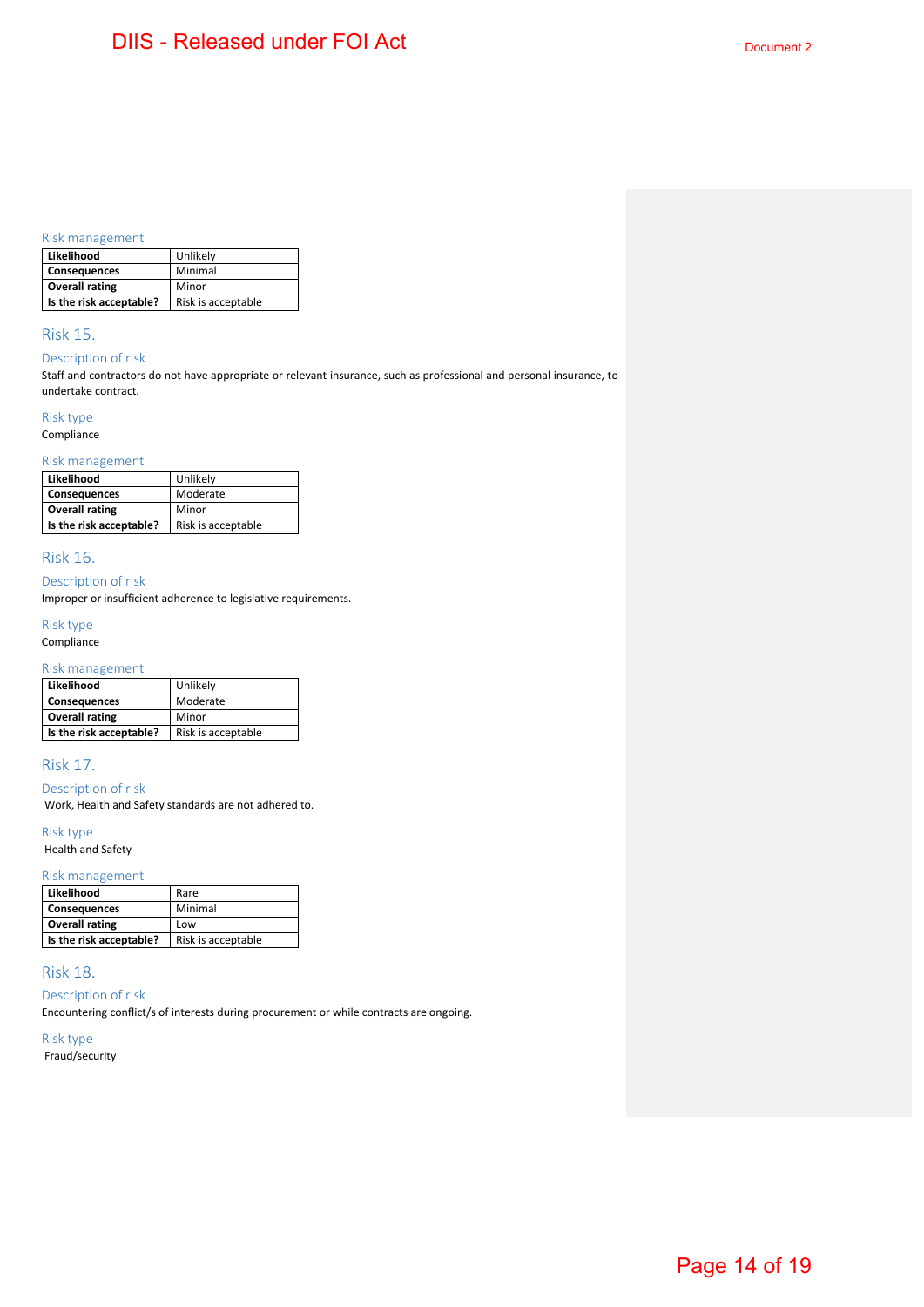#### Risk management

| Likelihood              | Possible             |
|-------------------------|----------------------|
| Consequences            | Minimal              |
| <b>Overall rating</b>   | Minor                |
| Is the risk acceptable? | Risk is unacceptable |

Risk treatment strategy

Staff involved will sign a declaration of interests (DOI) as part of the procurement plan, and remain aware of changes or arising conflicts of interest while contract/s is ongoing.

#### Contingency steps

Programme management and senior management staff will discuss involvement of staff in question and possibly remove them from the procurement process if needed.

#### Risk 19.

#### Description of risk

Management of intellectual property during procurement process and ongoing contract.

Risk type Fraud/security

#### Risk management

| Likelihood              | Unlikely             |
|-------------------------|----------------------|
| <b>Consequences</b>     | Minimal              |
| <b>Overall rating</b>   | Minor                |
| Is the risk acceptable? | Risk is unacceptable |

#### Risk treatment strategy

Intellectual property (IP) clauses in contracts will be entered with consultation with Legal. Also treatment of IP will be clearly outlined in the contract and these clauses will be non-negotiable.

#### Contingency steps

Contract will not be entered or agreed unless prospective contractors agree to IP clauses.

**Commented \$22** This doesn't seem to match with the risk description. Do we need to add in a new risk description for IP?

**Commented S22** Sorry copy n paste error, Risk 6 is 'acceptable' and does not need a treatment plan. IP risk is separate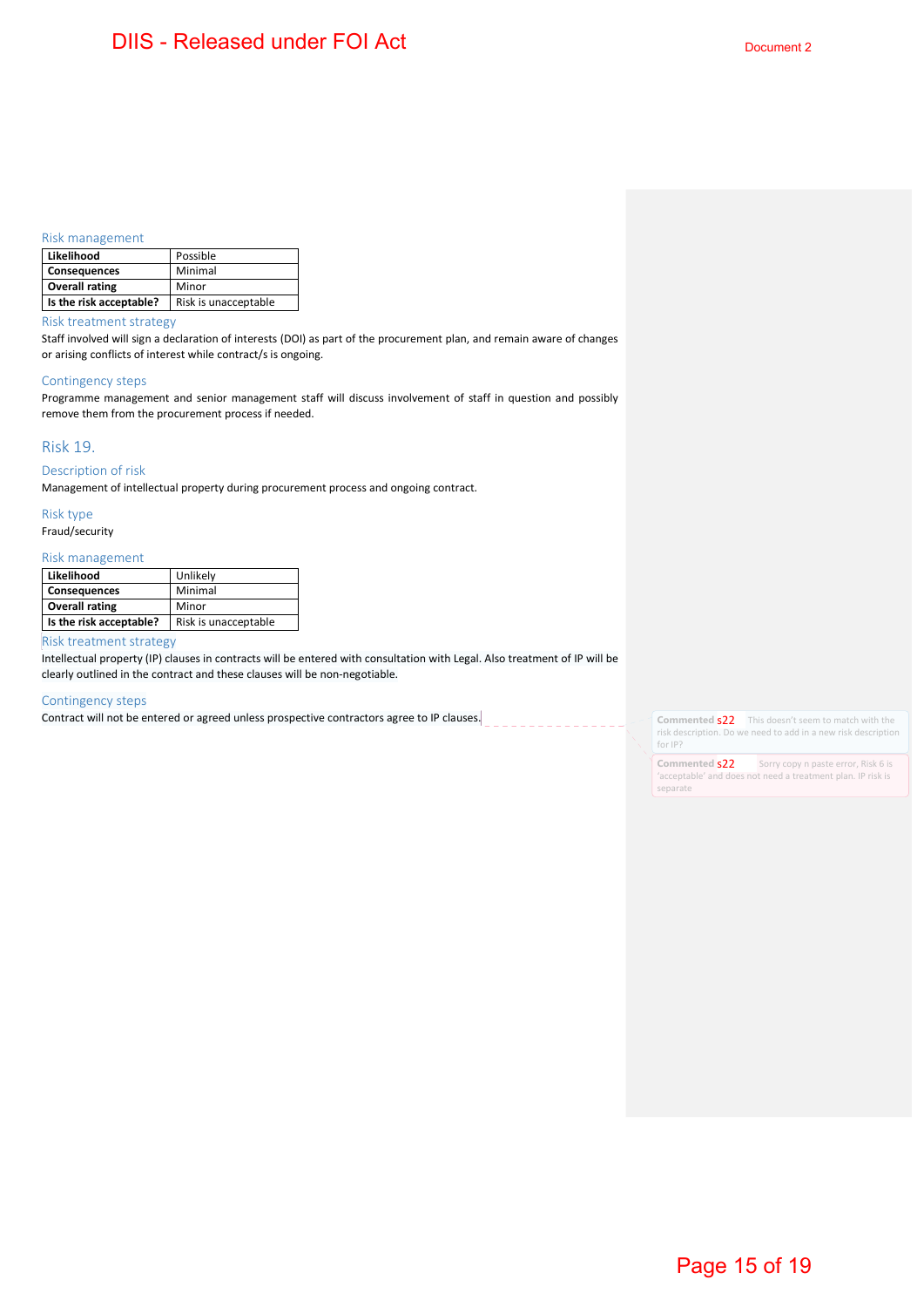## DIIS - Released under FOI Act

Freedom of Information

| From:        | No reply                                                                           |
|--------------|------------------------------------------------------------------------------------|
| Sent:        | Thursday, 14 December 2017 1:49 PM                                                 |
| To:          | s22                                                                                |
| Subject:     | forms.business.gov.au - Form: Procurement risk assessments Submission ID: 12697245 |
| Attachments: | Html Output-Procurement risk assessments-W2BR89TF.html                             |

Thank you for completing the Risk Management Plan Form. Please find the electronic Risk Management Plan attached.

The Risk Management Plan is provided in HTML format and should be saved and submitted as part of your procurement documentation.

The Risk Management Plan may be edited by selecting the 'Edit' button when viewing the attached plan.

Please contact the Financial Frameworks Team for assistance with using the Risk Management Plan via procurementinbox@industry.gov.au or 6213 7763.

Please do not reply to this email as it has been sent from an automated system and replies are routed to an unmonitored mailbox.

Agency Name: Financial Frameworks Team at the Department of Industry, Innovation and Science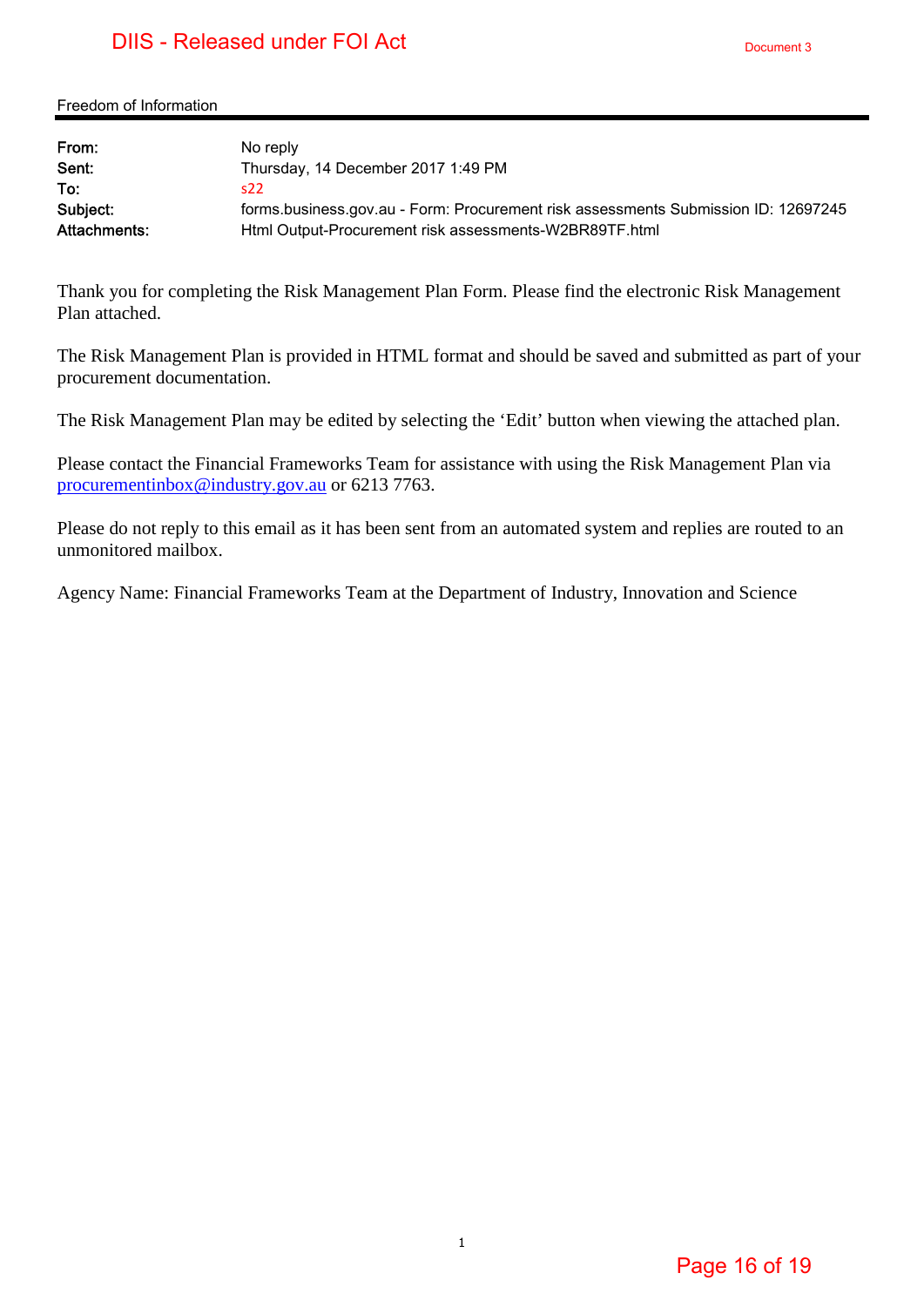# Department of Industry, Innovation and Science – Procurement Risk Management Plan

**Name of procurement:** Incubator Support Initiative - Regional Incubator Facilitators

**Date finalised:** Thu Dec 14 13:49:02 AEDT 2017

| <b>Description of risk</b>                                                                                                                                                                                        | <b>Risk type</b>            | Likelihood | <b>Consequences</b> | <b>Overall rating</b> | Acceptable?             | <b>Risk treatment strategy</b>                                                                                                                                                                                           | <b>Contingency steps</b>                                                                                                                                                            |
|-------------------------------------------------------------------------------------------------------------------------------------------------------------------------------------------------------------------|-----------------------------|------------|---------------------|-----------------------|-------------------------|--------------------------------------------------------------------------------------------------------------------------------------------------------------------------------------------------------------------------|-------------------------------------------------------------------------------------------------------------------------------------------------------------------------------------|
| Lack of skills, knowledge, experience or availability<br>of staff to prepare and manage the procurement.<br>This includes access to sufficient legal support and<br>low involvement of senior management support. | Reputational                | Possible   | Minimal             | Minor                 | Risk is<br>acceptable   |                                                                                                                                                                                                                          |                                                                                                                                                                                     |
| Poor or untimely preparation of tender<br>documentation and contracts. E.g. preparation of<br>contract clauses.                                                                                                   | Reputational                | Possible   | Minimal             | Minor                 | Risk is<br>acceptable   |                                                                                                                                                                                                                          |                                                                                                                                                                                     |
| Lack of experience or skills in negotiation and<br>evaluation of contracts, deliverables and<br>expectations with prospective contractors.                                                                        | Reputational                | Unlikely   | Minimal             | Minor                 | Risk is<br>acceptable   |                                                                                                                                                                                                                          |                                                                                                                                                                                     |
| Entering into the contract and commencement of<br>work without full understanding of involved parties'<br>expectations and responsibilities.                                                                      | Reputational                | Unlikely   | Minimal             | Minor                 | Risk is<br>acceptable   |                                                                                                                                                                                                                          |                                                                                                                                                                                     |
| Managing internal and external stakeholders during<br>procurement and ongoing contract periods.                                                                                                                   | Reputational                | Possible   | Minimal             | Minor                 | Risk is<br>acceptable   |                                                                                                                                                                                                                          |                                                                                                                                                                                     |
| Management of timeframes during procurement and<br>ongoing contracts                                                                                                                                              | Other                       | Possible   | Substantial         | High                  | Risk is<br>unacceptable | PM to establish a timeline for the<br>procurement process and ensure<br>sufficient resourcing that so key<br>tender documents will be<br>prepared, approved by senior<br>management and submitted in a<br>timely manner. | Inform stakeholders of any delays<br>as soon as possible, and if<br>necessary extend deadlines for<br>finalising processes in<br>accordance with usual Open<br>Tenders time frames. |
| Successful contractor/s don't deliver quality services<br>and key outcomes as agreed under the contract.<br>This may be due to a lack of skills, knowledge,<br>expertise and qualification of the contractor/s.   | Service<br>delivery/outcome | Unlikely   | Moderate            | Minor                 | Risk is<br>acceptable   |                                                                                                                                                                                                                          |                                                                                                                                                                                     |

Page 17 of 19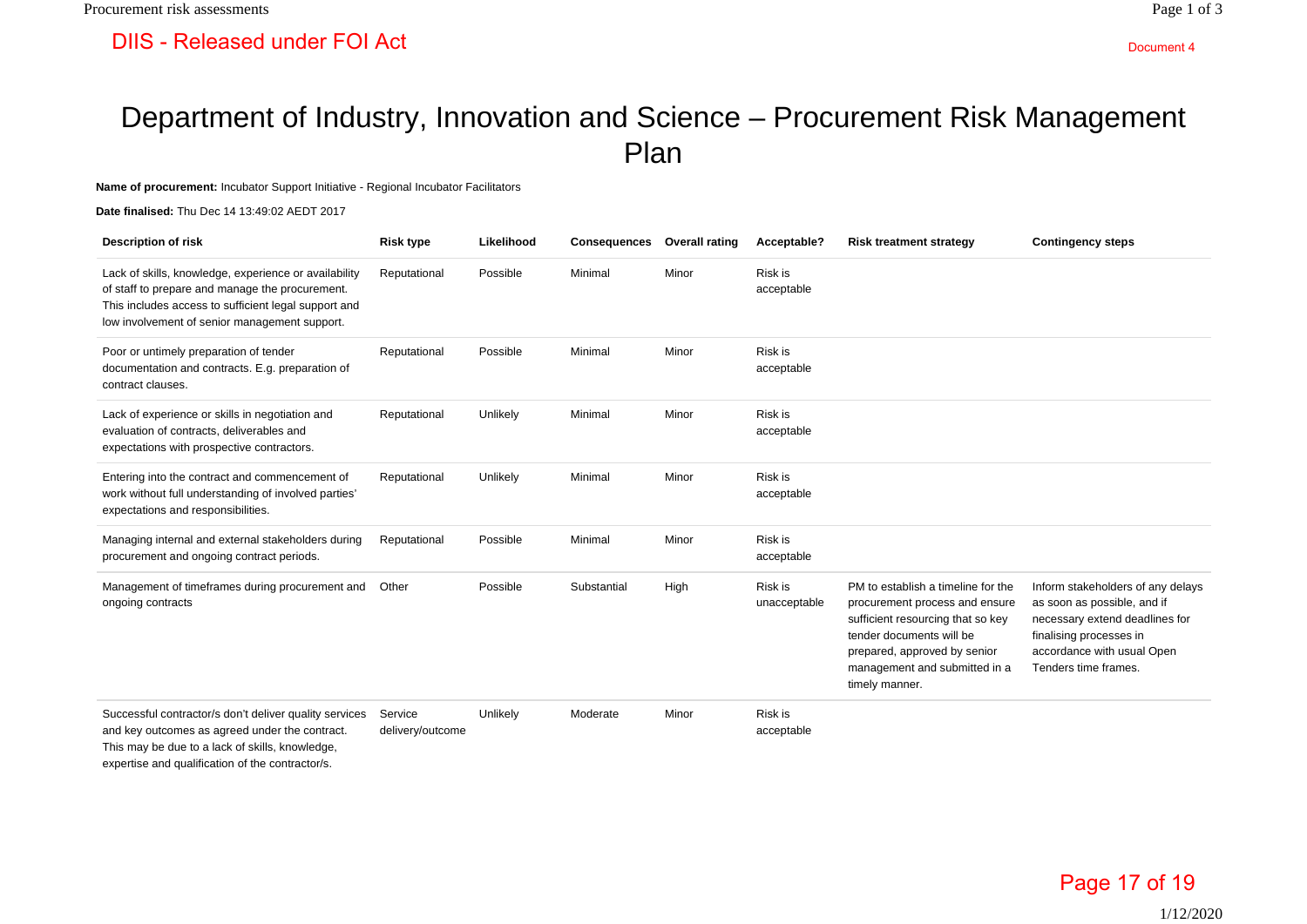| <b>Description of risk</b>                                                                                                                                                          | <b>Risk type</b>            | Likelihood | Consequences | <b>Overall rating</b> | Acceptable?             | <b>Risk treatment strategy</b>                                                                                                                                                                                                                                                                                                                                                                                                                                                                                  | <b>Contingency steps</b>                    |
|-------------------------------------------------------------------------------------------------------------------------------------------------------------------------------------|-----------------------------|------------|--------------|-----------------------|-------------------------|-----------------------------------------------------------------------------------------------------------------------------------------------------------------------------------------------------------------------------------------------------------------------------------------------------------------------------------------------------------------------------------------------------------------------------------------------------------------------------------------------------------------|---------------------------------------------|
| Low tender response rates may result as the<br>identified regions or markets under consideration<br>may be too large to service given the limited<br>number of RIFs to be procured. | Service<br>delivery/outcome | Possible   | Substantial  | High                  | Risk is<br>unacceptable | PM will discuss and seek advice<br>from relevant stakeholders<br>including Regional Managers and<br>Policy colleagues about the<br>identified areas and regional<br>scope under consideration for<br>RIF assignments during the<br>planning phase and throughout<br>the procurement lifecycle.<br>Stakeholders in the identified<br>regions will also be consulted for<br>input on this matter. The regional<br>areas may be able to be<br>renegotiated depending on tender<br>responses and stakeholder input. | Extend timeframes and increase<br>marketing |
| Termination and transition of contractors prior to<br>contract end date                                                                                                             | Service<br>delivery/outcome | Unlikely   | Minimal      | Minor                 | Risk is<br>acceptable   |                                                                                                                                                                                                                                                                                                                                                                                                                                                                                                                 |                                             |
| Ethical and professional conduct of staff and<br>contractors at all times, to act with care, integrity<br>and due diligence                                                         | Service<br>delivery/outcome | Unlikely   | Minimal      | Minor                 | Risk is<br>acceptable   |                                                                                                                                                                                                                                                                                                                                                                                                                                                                                                                 |                                             |
| Negative or critical media exposure related to the<br>procurement process or overall programme.                                                                                     | Reputational                | Possible   | Minimal      | Minor                 | Risk is<br>acceptable   |                                                                                                                                                                                                                                                                                                                                                                                                                                                                                                                 |                                             |
| Poor budget management when preparing and<br>managing contracts.                                                                                                                    | Financial                   | Rare       | Minimal      | Low                   | Risk is<br>acceptable   |                                                                                                                                                                                                                                                                                                                                                                                                                                                                                                                 |                                             |
| Commitment and management of payment regimes<br>and expenditure.                                                                                                                    | Financial                   | Unlikely   | Minimal      | Minor                 | Risk is<br>acceptable   |                                                                                                                                                                                                                                                                                                                                                                                                                                                                                                                 |                                             |
| Staff and contractors do not have appropriate or<br>relevant insurance, such as professional and<br>personal insurance, to undertake contract.                                      | Compliance                  | Unlikely   | Moderate     | Minor                 | Risk is<br>acceptable   |                                                                                                                                                                                                                                                                                                                                                                                                                                                                                                                 |                                             |
| Improper or insufficient adherence to legislative<br>requirements                                                                                                                   | Compliance                  | Unlikely   | Moderate     | Minor                 | Risk is<br>acceptable   |                                                                                                                                                                                                                                                                                                                                                                                                                                                                                                                 |                                             |
| Work, Health and Safety standards are not adhered<br>to.                                                                                                                            | Health and<br>safety        | Rare       | Minimal      | Low                   | Risk is<br>acceptable   |                                                                                                                                                                                                                                                                                                                                                                                                                                                                                                                 |                                             |